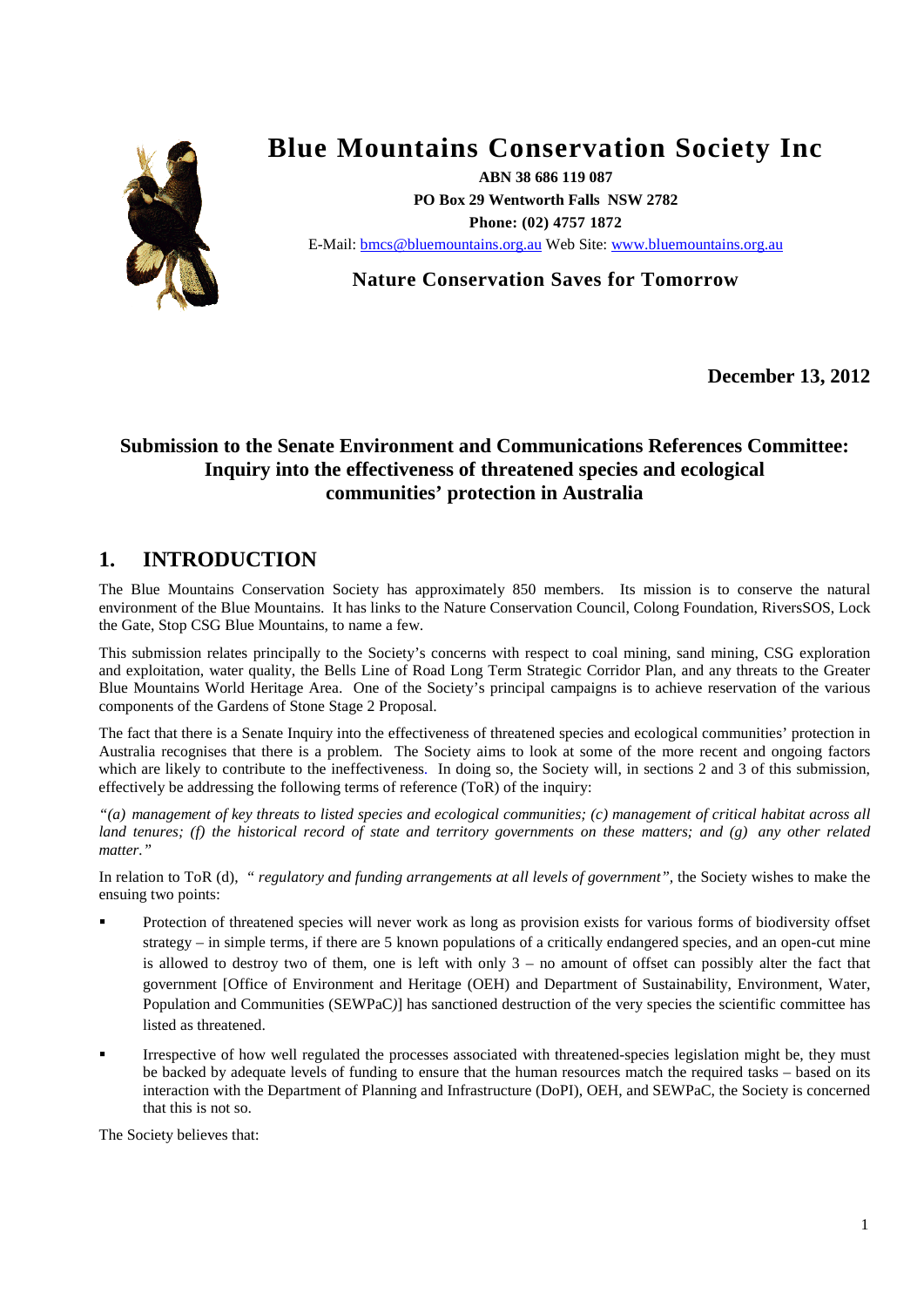- *The Inquiry should totally reject the use of biodiversity offsets where Matters of National Environmental Significance (MNES) and any threatened federally-listed species and ecological communities are involved.*
- *The Inquiry should recommend that, above all else, human and financial resources must be increased to a level commensurate with proper protection of threatened species and ecological communities.*

# **2. GREEN TAPE ERADICATION**

The devolution of responsibility for enforcing the *EPBC Act 1999* from the Federal to the State governments, this largely arising at the behest of business groups at the inaugural COAG Business Advisory Forum in April 2012, is one of the most outrageous and ludicrous concepts devised by this or any previous sets of government. It would seem that this has in part been appreciated<sup>[1](#page-1-0)</sup>. Hopefully, the legal problems and the nonsensical concept of trying to get the States' differing systems of environmental planning to meet Federal needs will never be resolved. Nevertheless, it is noted with some trepidation, that the Federal Government will introduce its own legislation *"…to reduce the time taken for approvals of big development projects and to set out whole categories of projects that won't need federal approval at all."***[2](#page-1-1)** Such a move could well reduce the already inadequate time available for public exhibition<sup>[3](#page-1-2)</sup>, and create a range of proposals over which the Federal Government would play Pontius Pilate in terms of its environmental responsibilities. The Society strongly opposes both aspects.

The simple matter is that, whereas 'business' is always claiming that overlapping federal and state environmental powers cost them billions of dollars<sup>[4](#page-1-3)</sup>, the claim is partly nonsensical and partly a function of the way businesses have been handling the requirements. [The latter comment is based on the Society's interaction with coal companies in the Western Coalfield.]

Nonsensical is used because the claim is grossly hyperbolic and loaded according to their accounting preferences; the expenditure is always a charge against profits. Furthermore, the 'loss' to business is never (or barely) considered in terms of the \$-impact the business is having on: greenhouse gas emissions (GGE) of the State, Australia and globally; and other social, heritage and environmental concerns. In fact, the benefit/cost analyses with which the Society has been involved deal with GGE in reductionist ways, and treat environmental assets as intangibles to be handled through so-called biodiversity offset strategies.

Environmental impact statements (EISs)<sup>[5](#page-1-4)</sup> tend to comprise a company report using segments from consultants' reports. The latter reports are attached as appendices and may also be accompanied by peer reviews. These EISs (sometimes termed preliminary; usually comprising in the order of 100-500 MB of data) are sent to SEWPaC with a covering document stating that the company believes the proposal should/should not be a controlled action under the *EPBC Act 1999.* In either case, the documents go on public exhibition to enable community and environmental groups (collectively termed special interest groups or SIGs) to make submissions as to why the proposal should be deemed a controlled action; and in due course SEWPaC decides whether the proposal should/should not be a controlled action and what (if controlled) needs to be addressed. In many cases, SEWPaC then uses delegated authority to enable the State's department of planning to evaluate the proposal's compliance with both State and now flagged Federal requirements.

The Society emphasises that the company sends in the whole of the EIS, without any real attempt to limit the submission to matters likely to be of national environmental significance (MNES). Somewhat cynically, it would seem that the compliance costs are thereby maximised, while ensuring SEWPaC and the SIGs are buried in electronic paper.

Once the EIS (as now amended by the company to reflect the inputs from SIGs and SEWPaC) goes to 'planning', it may be deemed suitable for public exhibition or more clarification/work be demanded. When 'planning' is satisfied, it goes on public exhibition, submissions are received from other government departments and SIGs; the company then responds to the criticisms and provision is made for further response by government departments and SIGs.

Other cases are known where the 'preliminary' EIS has gone firstly to 'planning' and been placed on public exhibition. The company benefits from having government departments and SIGs provide guidance as to areas which need to be upgraded. It also benefits from these organizations identifying MNES and applying to SEWPac for the proposal to be called in.

<span id="page-1-0"></span>

<span id="page-1-2"></span><span id="page-1-1"></span>

 $\frac{1}{2}$  http://www.smh.com.au/opinion/political-news/bid-to-cut-green-tape-bogs-down-in-detail-20121205-2avve.html<br> $\frac{2}{2}$  http://www.smh.com.au/opinion/political-news/bid-to-cut-green-tape-bogs-down-in-detail-2012120 *to develop the EA – this is a gross imbalance which particularly fails to appreciate the limited resources available to volunteer-based environmental groups.*

<span id="page-1-3"></span> $^4$  http://www.smh.com.au/opinion/political-news/bid-to-cut-green-tape-bogs-down-in-detail-20121205-2avve.html<br>  $^5$  In some cases called Environmental Assessments (EAs) – this terminology will be treated as interchangea

<span id="page-1-4"></span>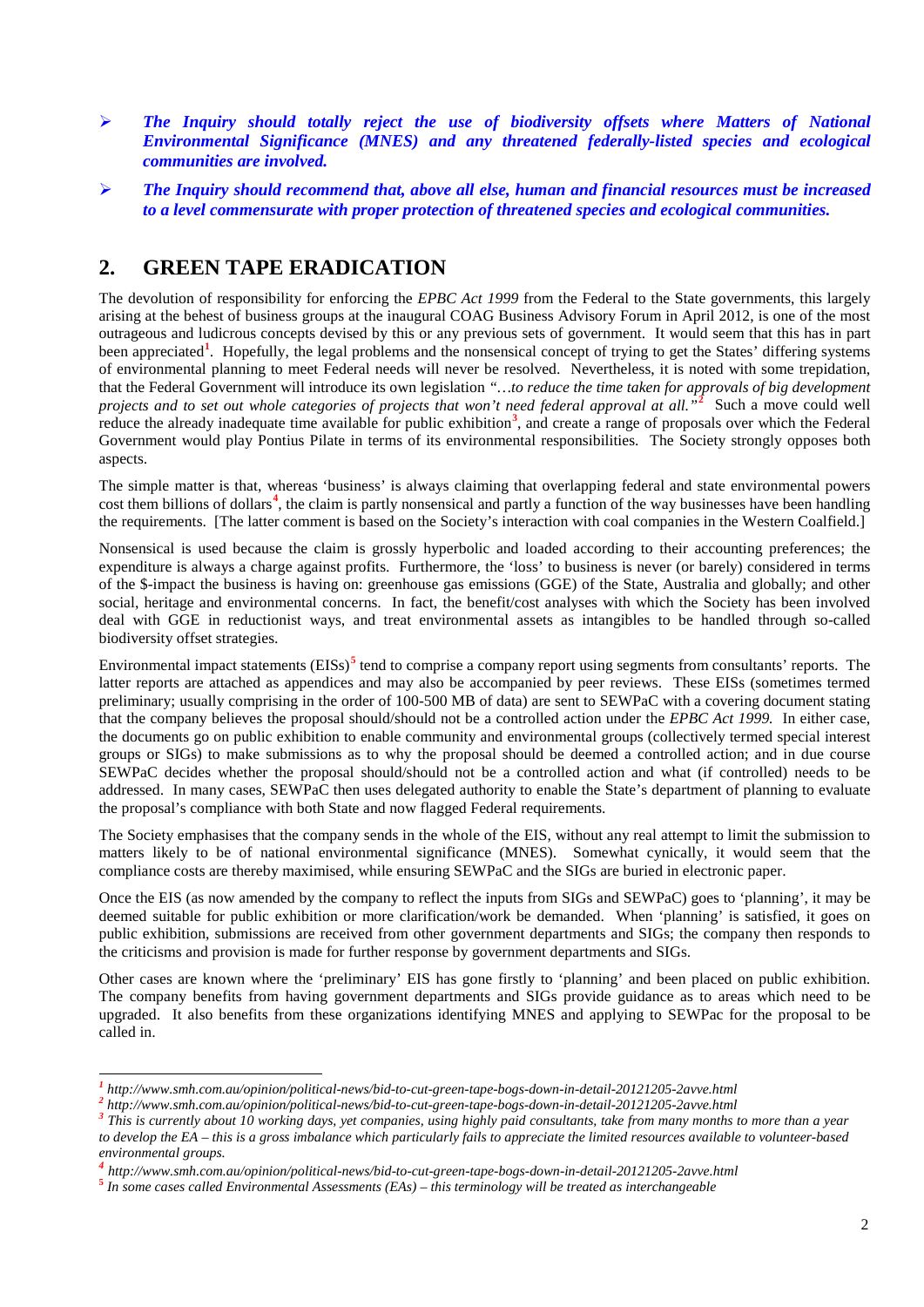Clearly the process *in toto* is cumbersome and costs money, but once the proposal receives approval, these compliance costs are tiny compared with the company's development costs, and pale into insignificance relative to the revenue from the sale of the commodity. In fact, because of the creative-accounting potential open to companies, the 'billions of dollars' are a very small factor in minimising a company's tax. And all this disregards the many 'unseen' government subsidies, best appreciated when the mining industry was presented (by Treasurer Swan) with the option of losing some of its subsidies in order to retain a 1% reduction in company tax; it was no contest – they kept their subsidies.

Business will always be looking at reducing time and energy spent on environmental compliance<sup>[6](#page-2-0)</sup>; why else does it operate in countries with high political risk but low compliance costs? Business aims to maximise profit and will never stop seeking to undermine processes which truly favour sustainable environmental outcomes.

### *The Inquiry should emphasise the commitment of business to maximising profits and focus on legislation as the only way of ensuring environmental compliance.*

# **3. SYSTEMIC DEFICIENCIES & CORRUPT PRACTICES**

# **3.1 General picture**

Why is federal oversight essential? The current dealings being examined by ASIC in relation to the Obeid family, a government minister, and assorted business people, incontrovertibly demonstrate that corrupt behaviour is simmering below the surface. This is very much a facet of human nature; with power comes arrogance and financial greed. Past examples include the behaviour linked to the banknote bribery scandal, the AWB oil-for-wheat scandal, the Poseidon nickel scandal in the 1970s, the collapse of MinSec, and collapses surrounding HIH and One-tel.

The point is that wherever business operates, room exists for dishonest practices which generally involve a few gaining at the expense of the less-informed public. In environmental matters where intangible natural assets are pitted against the exploitation of metallic and non-metallic resources, the financial incentive looms large such that there is no such thing as too much oversight. Aspects pertinent to this are developed below.

# **3.2 Specific aspects**

There are systemic problems relating to the issue of exploration licences (ELs) that inevitably impact on threatened species and ecological communities, so environmental concerns commence in advance of approvals for development and exploitation of resources. This will be addressed in section 3.2.1 below.

In terms of development and exploitation, EISs/EAs rely heavily upon the reports of consultants. In a majority of cases the consultants are either 'rusted on' to the company or group of companies, or are recognised within the industry for the 'sensitivity' of their reports. This does not necessarily mean that the consultants deliberately lie, but in cases where there is room for uncertainty the consultant tends to favour the company. After all, he who pays the piper calls the tune! The debate is really about the magnitude of the effort reflecting the imperatives of the company, partly the input of the consultants who also run businesses, and partly the role of government departments operating under the exigencies of the government of the day.

The Society emphasises that, although the NSW Department of Planning and Infrastructure (DoPI) has the principal role in approving development applications, many other government departments have opportunities to affect the conditions under which approval is granted, and they also play significant roles in subsequent regulatory practices. In many cases the arguments presented by those for and against approval are extremely complex and deal with economically intangible factors. Perhaps not surprisingly, when faced with decisions to err on the side of precautionary environmental protection, or give approval subject to imposed (but regrettably poorly regulated) conditions which sanction damage through riskmanagement practices, the government opts for approval. When dealing with MNES, it is essential that their protection is not subjugated to the vagaries of State governments, which are less inclined to acknowledge the bigger picture.

The foregoing and the matters to be raised in the following subsections have bearing on the overall integrity of the processes used by DoPI. They therefore pertain to the effectiveness of threatened species' and ecological communities' protection in NSW and Australia, and the need for SEWPaC to retain oversight in the context of MNES.

BMCS has previously raised these issues in meetings with DoPI in conjunction with RiversSOS (document attached as *Appendix A*), and in a submission to the NSW Planning System Review (document attached as *Appendix B*).

<span id="page-2-0"></span>*<sup>6</sup> Some companies profess to be good environmental citizens, but to the extent that the claim applies, it is forced on them by government regulation.*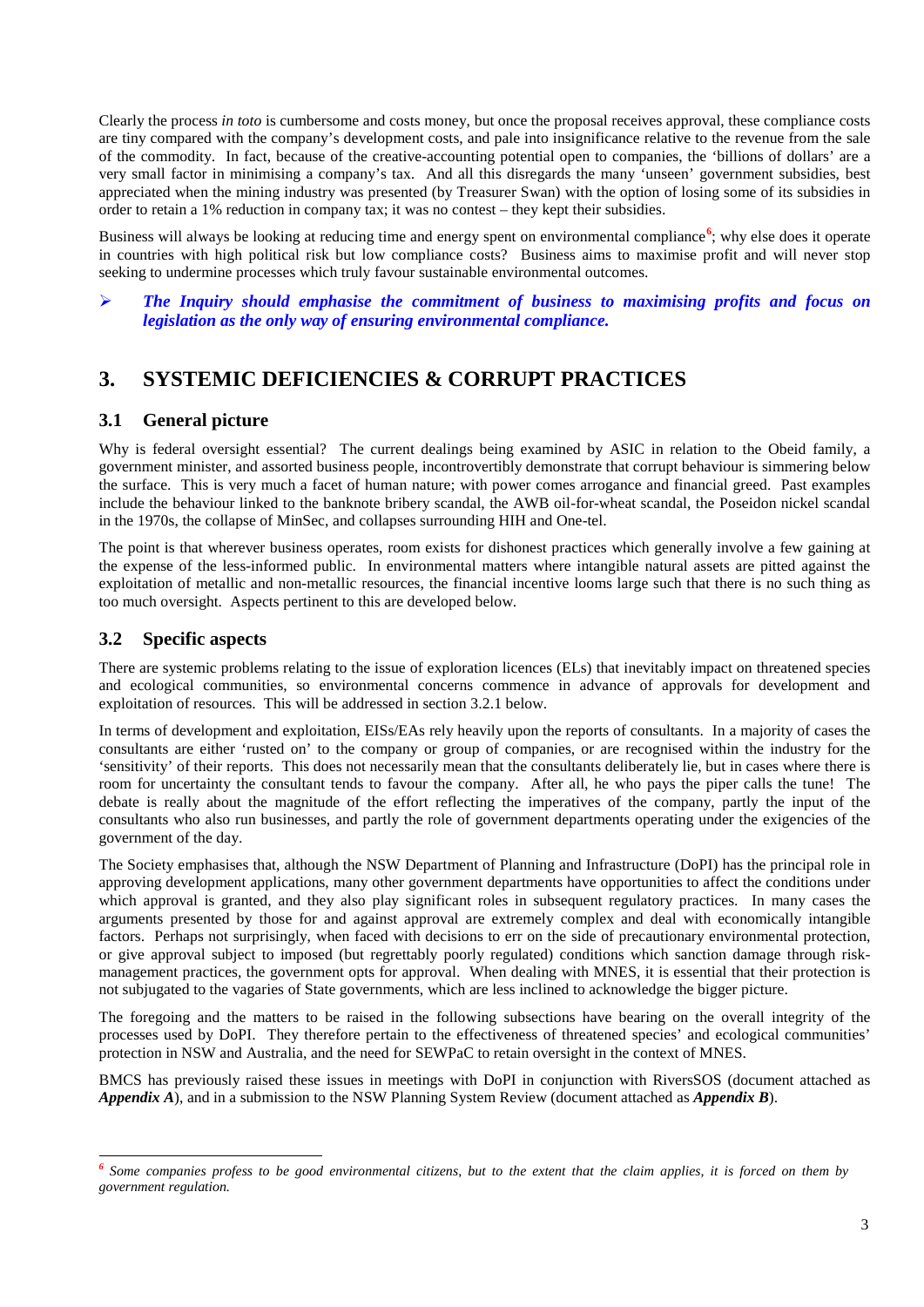## *The Inquiry should recommend that, in the context of MNES, protection of threatened species and ecological communities under the EPBC Act must remain subject to rigorous oversight by the Federal Government.*

### **3.2.1 Exploration licences**

Irrespective of whether for coal, oil, CSG, sand, clay or metallic minerals, ELs may be granted over parks, water supply special areas, state forests, agricultural land and even within city precincts. The right to explore is granted without any commitment to the right to exploit a resource. Nevertheless: (i) exploration companies operate on the expectation that the right to exploit will not 'unreasonably' be withheld; (ii) affected lands are damaged through the generation of tracks and drilling sites; (iii) owners and the public experience destabilization due to the possibility of exploitation; and (iii) the exploration processes have the capacity to contaminate the surface water and groundwater regimes and their associated ecosystems. These aspects are more fully developed in *Appendix A Section 1.*

BMCS has been assured by DECC (now OEH) and DII (now DoPI) that there will be no mining or CSG extraction under NSW National Parks and the Greater Blue Mountains World Heritage Area (GBMWHA). However, the community was once told that: (i) shooting would not be allowed in these lands, yet it is happening; (ii) horse riding would not be permitted in wilderness areas, yet pilot schemes are to be implemented; and (iii) exploration for uranium would not be sanctioned in NSW, yet this has been changed. Clearly, political expedience results in changes which have adverse environmental consequences. No matter what weasel words are used, the net consequences of such changes impact on the protection of threatened species and ecological communities, irrespective of whether they are listed under state or federal legislation.

The Society therefore believes that any areas precluded from exploitation must be excised before any form of exploration title is granted. The current Strategic Regional Land Use Planning for NSW provides no certainty whatsoever. In replacing the scandalous Part 3A system and attempting to meet the requirements of farmers and environmental groups, the State Government has failed miserably. Uncertainty is the only certainty! It is inconceivable that the Federal government would devolve its environmental responsibilities to such a chaotic system.

### *The Inquiry should recommend that World Heritage regions and any identified areas of National environmental significance be subject to blanket excision from any form of exploration licence.*

#### **3.2.2 Saturation principle**

EISs/EAs are enormous electronic documents comprising the 'main' report (commonly put together by a consultant extracting relevant sections from the reports of the various other consultants) and the full reports of those other consultants. The latter include (for completeness?) vast amounts of superfluous material because each consulting agency reiterates information presented in the proponent's 'main' report. BMCS appreciates that the reports are window-dressing opportunities for the consultants, and also structured to enable each report to stand alone, but it nevertheless results in too much repetition. If there are 10 consultants' reports there will be 10 sets of reiteration. The proponent should be required to excise such data prior to submission. Companies complain of 'green tape' but aggravate the problem through repetition.

The company has taken months/years to assemble the EA which is evaluated by DoPI and (if acceptable) put out for public exhibition and response within a disproportionately short exhibition period. This practice makes no allowance for constraints endemic to volunteer-based organizations. This approach may be inadvertent, but it submerges government and community groups in a mass of irrelevant 'paper'. Government (DoPI and other departments) could fail to read past the executive summaries, and could thereby have less complete appreciations of the proposals<sup>[7](#page-3-0)</sup>. Volunteer-based groups, which need to digest all the detail, could become worn down to the point of capitulation. If the proponent aims to compromise the capacity of volunteer groups to make submissions, the aim is being achieved.

BMCS strongly believes that DoPI should recognise its own best interests, and also acknowledge the limited capacity of volunteer-based organizations, by enforcing the removal of extraneous data from appendices and increasing the length of public exhibition period**s.** This becomes increasingly critical if SEWPaC were to devolve its responsibility for MNES.

### **3.2.3 'Cross fertilization', collusion, integrity?**

From its examination of various development applications and the detailed consultants' reports, the Society notes that various consulting groups would seem to have met to ensure a consistent story. For example, a groundwater consultant presents an 'experience-based' interpretation of what might happen and cites the 'supporting' conclusions of the mining and flora consultants, but when the reports of these consultants are examined, it becomes apparent that their conclusions substantially rely on the groundwater consultant's experience-based input.

<span id="page-3-0"></span>*<sup>7</sup> This may well be consistent with (or have even caused) the spread-sheet approach to assessments but it does not meet the needs of a government which has committed to looking at other constituencies than coal mining and CSG extraction.*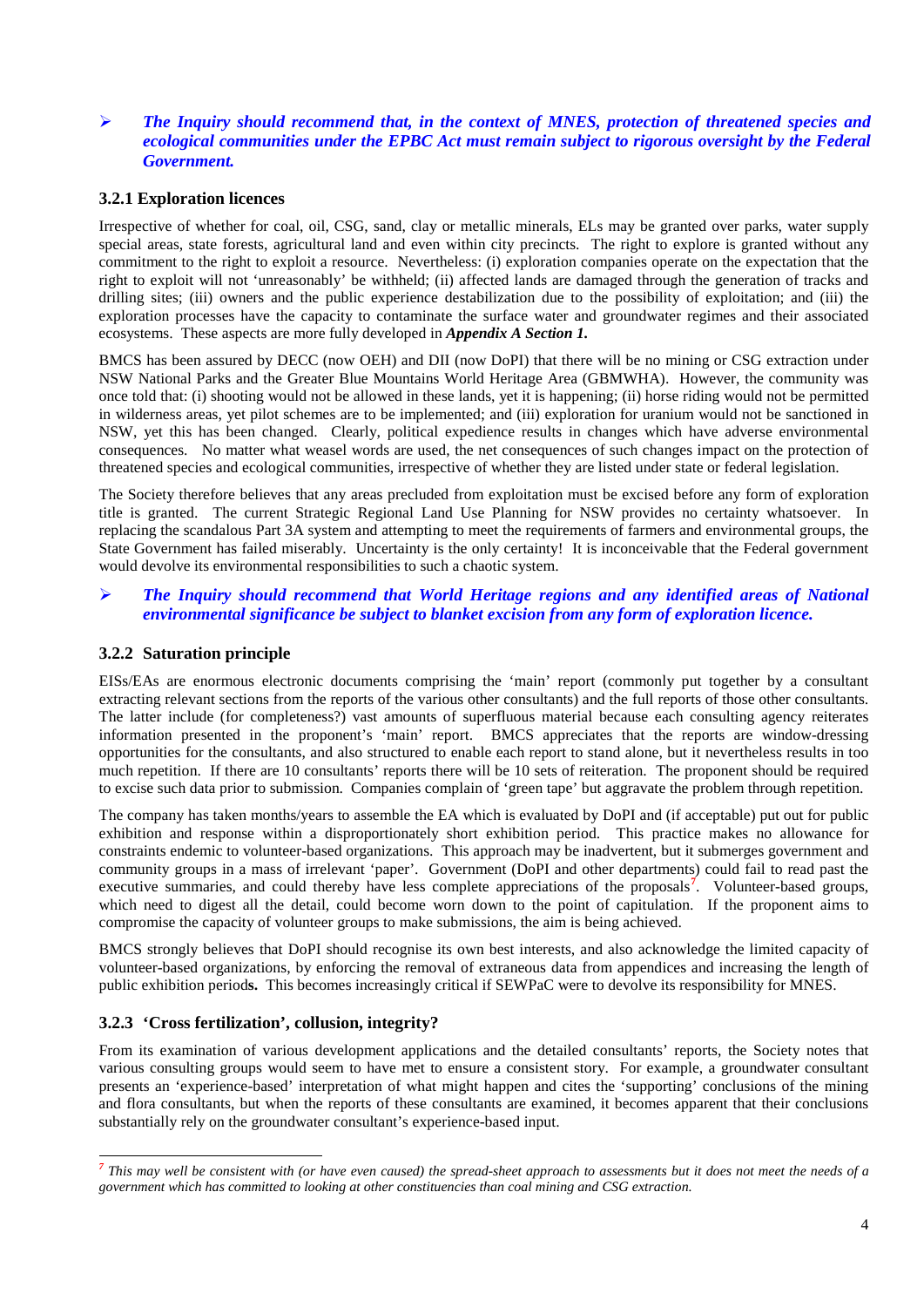There are obviously grey areas between seeking opinion, cross-fertilization to better inform a consultant's evidence-based positions, and collusion which leads to a consultant offering interpretation beyond his/her expertise and evidence-base. The latter incestuous process is poor science and leads to 'shaped' findings. A consultant should provide his/her interpretation of his/her investigation in his/her area of expertise; practising 'group-think' is unacceptable – or it should be!

The Society strongly believes that DoPI should be cognizant of 'cross-fertilization' and collusive practices which lead to over-enthusiastic endorsements of the proponent's interests. Such awareness should be conveyed in instructions to those preparing applications; suitable penalties should be highlighted.

The foregoing leads to concern over the integrity of 'rusted on' consultants. Cate Faehrmann's Bill attempted to address the problem of consultants too closely associated with the needs of the company. Its rejection demonstrated that the State Government was not prepared to confront this issue. **'**Self-regulation' through membership of professional associations has never been and will never be the answer. The Society contends that a company's proposal must be founded on reports by accredited experts appointed and paid by government from funds raised from the pertinent industry. Such a process could address the issue of 'rusted on' consultants whose livelihoods are linked to 'repeat business'. The deep pockets of industry should be kept at arms-length.

Collusive behaviour, lack of scientific rigour when an hypothesis or opinion is treated as proved, and the conflict of interest faced by 'rusted on' consultants, inevitably detract from the integrity of the assessment process. This applies at both State and Federal levels because DoPI and SEWPaC tend to be fed the same sets of reports. Accordingly, the inbuilt deficiencies must work to the detriment of threatened species and ecological communities.

### **3.2.4 Planning Assessment Commission (PAC)**

The PAC and various independent panels of inquiry are an attempt to remove the onus of decision from the government. BMCS supports this in principle, but the independence of the appointed panel and the assigned ToR are matters of concern.

For more on this refer to *Appendix B Section 2.3.* Once again the problem from the viewpoint of protecting threatened species and ecosystems is that, if the recommendations of a panel are shaped by its composition and ToR, environmental issues may be inadequately addressed. Then, if the Federal Government has delegated its responsibilities to the State, MNES could be compromised.

### **3.2.5 Reductionism and minimization**

Reductionism involves reducing a problem to its parts such that each can be assessed in isolation. On a regional level, the impact of a coal-mining proposal on the hydrologic regime, or on threatened species and endangered ecosystems, could be assessed as minor in isolation, but only if one disregards the impacts from several other open-cut mining operations. At a more local level (i.e. within the project's limits) it can comprise isolating groundwater from surface water considerations as if they were totally independent, separating the cliff-collapse risks due to highwall mining from subsurface pillar failure due to pump-out from old workings, and seeing preservation of a plant species (perhaps by a narrow buffer) as being separate from other parts of an encompassing ecosystem.

Minimization largely amounts to playing down an impact by disparaging its significance. Typically, an impact is said to be 'unlikely' and then, even in the event that something does happen, it would be 'minor' or of 'negligible significance'<sup>[8](#page-4-0)</sup>. Alternatively, a simple numerical comparison is made by expressing the compromised area of forest (say) as a percentage of the total area of forest; a few percent is 'obviously' of no real significance! Typical examples from longwall mining are: (i) any reduction of surface flow due to local upsidence is inevitably deemed 'minor' and likely to 'recover over time due to self-healing'<sup>[9](#page-4-1)</sup>; and (ii) in terms of the hydrological regime, the additional discharge of mine-make from two proposed longwalls is deemed to be insignificant when compared with the magnitude of approved discharges from twenty existing longwalls**[10](#page-4-2)**.

The Society considers that DoPI (and SEWPaC) should see reductionism and minimization as shoddy practices regularly used by proponents and their consultants to the detriment of environmental and social issues.

### **3.2.6 Cumulative impacts**

The addition of a new mine or the expansion of an existing mine in a region disproportionately enhances adverse impacts. For any given impact, the cumulative impact potentially exceeds the sum of the contributions from the pre-existing and proposed operations. Yet, in some cases, it has been suggested that contaminants discharged into an already-polluted

<span id="page-4-0"></span>*<sup>8</sup> This is usually considered in the context of either the dollar-value of the proposal or the costs of reducing the risk, and effectively being*  classed as 'acceptable collateral damage' or 'capable of remediation'.<br><sup>9</sup> But does self-healing stop all losses or perhaps just reduce the rate of loss, and how does this impact on surface flows, and riparian and

<span id="page-4-1"></span>groundwater-dependent ecosystems? what is the impact of the current discharges and how will adding to them improve matters?<br><sup>10</sup> But what is the existing impact of the current discharges and how will adding to them improv

<span id="page-4-2"></span>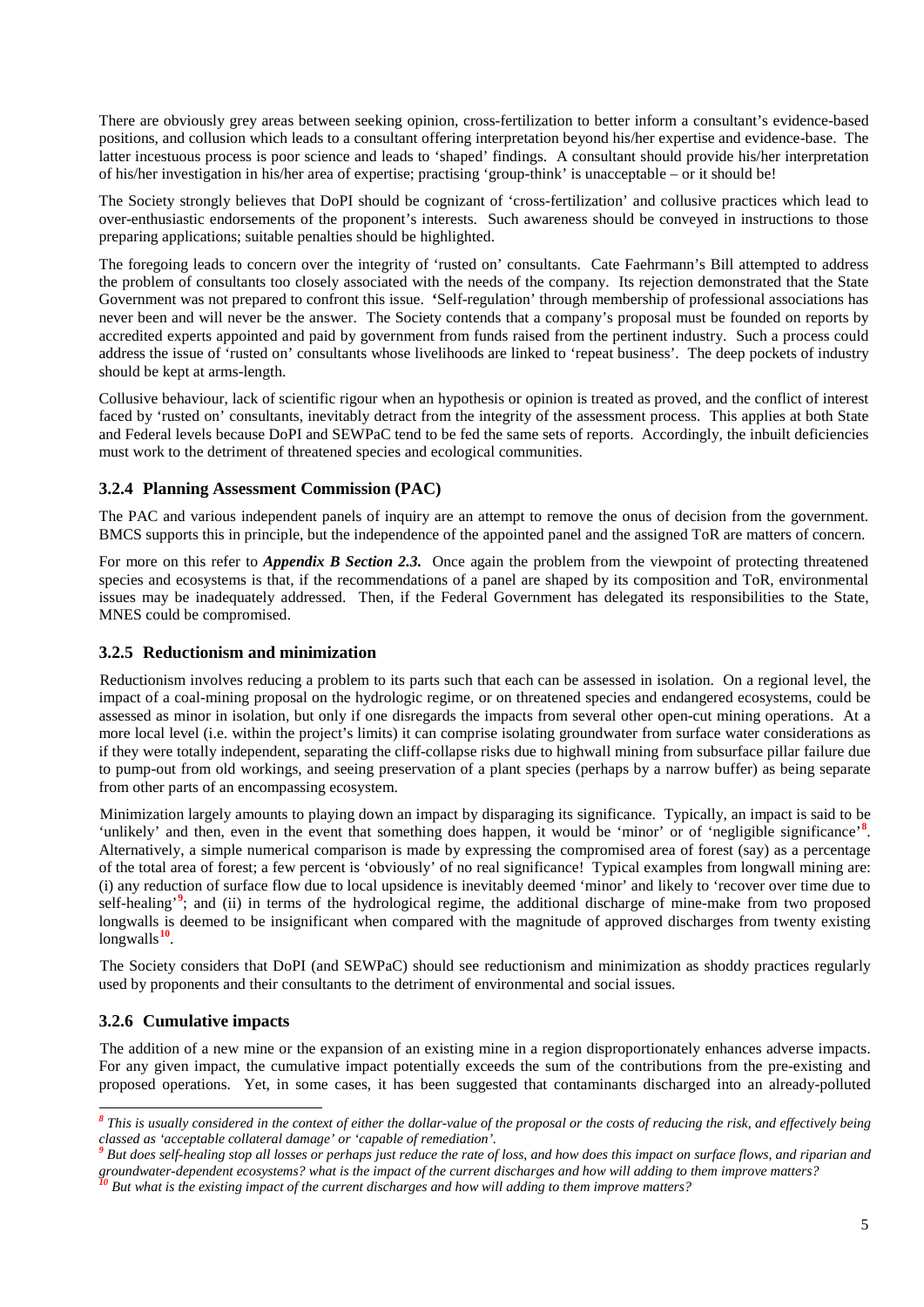watercourse will have negligible impact on water quality. This leads to suggestions that mining should be allowed because previous mining has already compromised the region. The Society strongly opposes this 'things can't get any worse' argument; the mining industry underestimates its capacity to wreak environmental mayhem!

The notion of cumulative impacts currently receives consideration within EIS/EA documentation. However, the way it is treated by consultants **at best** demonstrates a misunderstanding of the nature and importance of cumulative effects and, **at worst**, involves the use of reductionism and minimization to deliberately downplay them. The net result is that the treatment is environmentally insulting.

Cumulative impacts can be examined with respect to a discrete activity (say open-cut mining from several mines), or from diverse activities (say open-cut mining, LW mining, power generation, forestry and high-impact recreation). Each can then be considered at a single time or over a protracted time, and a further option is whether the evaluation relates to a single site or a broader region. Examples of differing types of cumulative impact are provided in *Appendix B Section 2.2.*

The Society believes that DoPI and SEWPaC give insufficient weight to the role of cumulative impacts in the context of threatened species and ecological communities.

### **3.2.7 Section 3 conclusion**

The collective consequences of the items raised in Sections 3.2.1-3.2.6, in relation to the effectiveness of protecting threatened species and ecological communities, are two-fold:

- (a) The outlined deficiencies **must inevitably reduce** the effectiveness of any protection provided by Federal oversight because, although much of what has been specified relates to DoPI and other NSW government departments, SEWPaC's evaluation is subject to similar reports from companies and their consultants.
- (b) In the context of the possible devolution of the Federal Government's powers under the *EPBC Act* to the States, it must be recognised that the reduction of effectiveness **will be substantially exacerbated.**
- *The Inquiry should register concern at the range of practices used by companies and their consultants to compromise the effectiveness of threatened species and ecological communities' protection, and should strongly recommend that the pertinent departments of Federal and State Governments rigorously penalise such practices.*

# **4. SPECIFIC EXAMPLES**

## **4.1 Water catchments**

The National Water Commission<sup>[11](#page-5-0)</sup>, Sydney Catchment Authority<sup>[12](#page-5-1)</sup>, the NSW Scientific Committee<sup>[13](#page-5-2)</sup>, and the Planning Assessment Commission**[14](#page-5-3)** (Bulli Seam Operations, July 2010) have variously recognised the threats posed by coal mining to water quality and quantity and to the dependent ecosystems; they have particularly emphasized the cumulative effects. The State Government has so far failed to deal with the challenge to the extent that the Strategic Land Use Policy makes no sensible provision with respect to protecting environmentally sensitive lands, including Sydney's drinking water catchments. Minister Hazzard claims that he must be getting the legislation about right because both the environmental organisations and the resources companies are opposed to what he has put in place. A far more realistic assessment would be that 'his' system fails everyone because of its extreme uncertainty.

The NSW Government continues to allow longwall coal mining, and now CSG exploration (and presumably exploitation), under drinking water catchments. The provisions of the special catchment areas that once protected the quality and quantity of the impounded waters are being watered down. These actions are in accordance with the NSW Government's belief that the mining and extractive industries must be given priority to ensure financial well-being. There is currently little sign that the government is in any way concerned with the environment.

 *The Inquiry should recommend that all drinking water catchments and their contained species and ecosystems be deemed MNES and be protected under federal law from the surface to the 'centre of the Earth'.*

<span id="page-5-0"></span> $\frac{n_1}{n_2}$ <br>
http://www.nwc.gov.au/www/html/629-effects-of-mining-on-groundwater.asp?intSiteID=1<br>  $\frac{n_2}{n_1}$ http://www.environment.nsw.gov.au/water/sdwc2010.htm<br>  $\frac{n_3}{n_2}$ http://www.environment.nsw.gov.au/threatened

<span id="page-5-1"></span>

<span id="page-5-2"></span>

<span id="page-5-3"></span>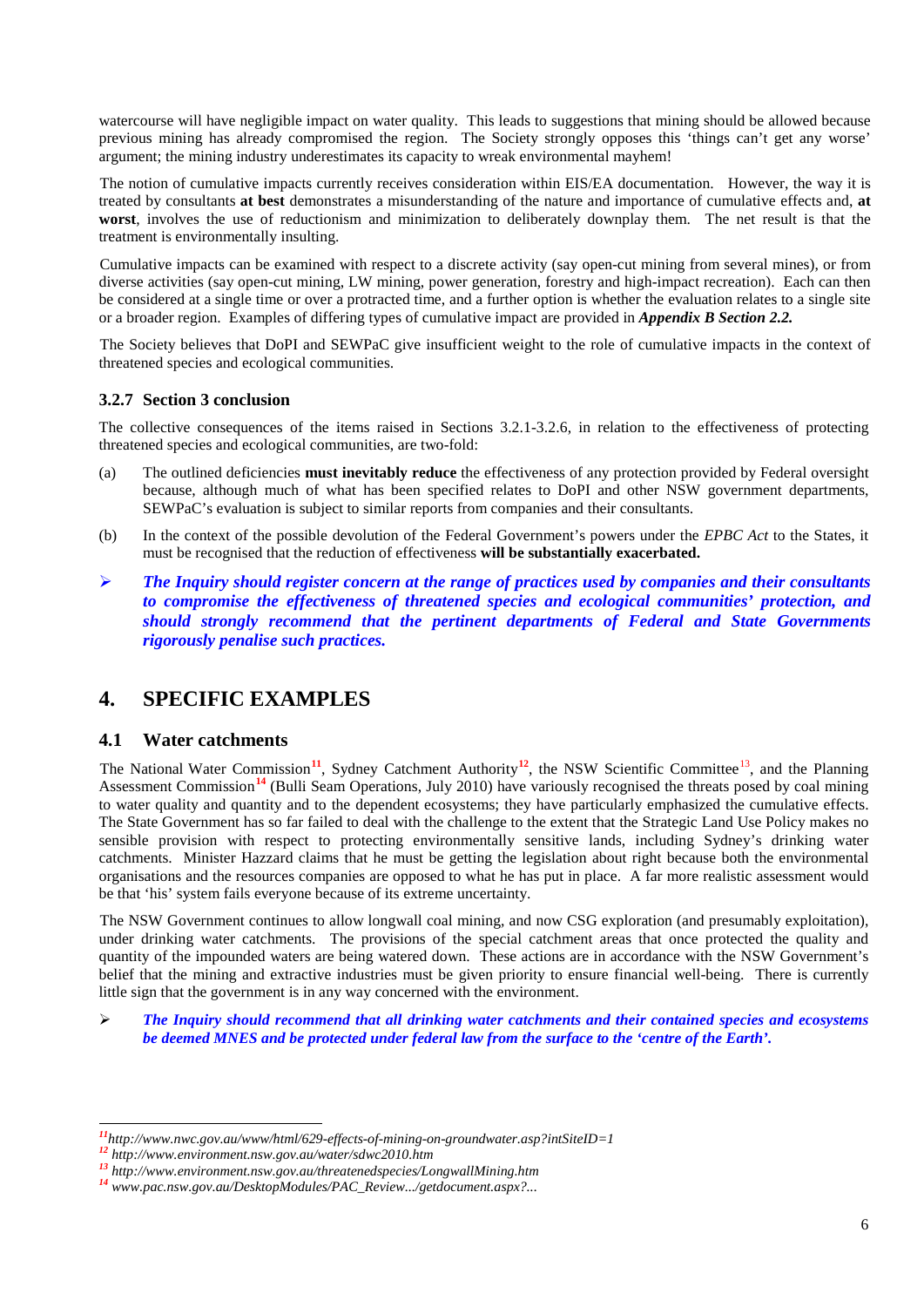## **4.2 Temperate Highland Peat Swamps on Sandstone (THPSS) and the Subsidence Management Plan (SMP) Process**

In addition to the organisations concerned about the ravages of coal mining, as cited in Section 4.1, the EPA Board notes<sup>[15](#page-6-0)</sup> that the planning system has substantial deficiencies to the extent that it: (i) requires insufficient assessment of underground mining impacts at the approval stage; (ii) permits too much emphasis on the risk-management approach which characterizes the Subsidence Management Planning (SMP) process; and (iii) effectively through the SMP and various management plans facilitates ongoing exploitation to the detriment of the environment.

Longwall mining under Newnes Plateau in the western Blue Mountains has caused damage to both surface water and groundwater and the dependent THPSS. The THPSS (also termed Newnes Plateau Shrub Swamps) are listed under State and Federal legislation. As a consequence of this damage, the company was required to sign an 'enforceable undertaking' to the value of \$1.45 million, yet the company continues to argue that accepting the undertaking is not an acknowledgement of being at fault. Regardless of this, the company was not required to stop mining and is now continuing to expand the area of longwall mining to the east beneath the major swamps in the Carne Creek region.

The main thing to be learnt from this is that DoPI and also SEWPaC (as the additional longwalls were called in as a controlled action) continue listening to and accepting the assurances of the company and its consultants. This is despite those assurances having a history of being at fault. It is clear that the EPA Board [items (i)-(iii) above] is correct. Neither the SMP process, nor the development application process (through DoPI), nor the Federal oversight (through SEWPaC) have successfully protected the threatened species and ecological communities

The Society believes that the SMP process, which has now been operating for about 8 years**[16](#page-6-1)**, has demonstrably failed to protect the environment. The main fault with the SMP is that, while it aims to avoid catastrophic short-term impacts on significant physiographic features, longer term and less dramatic impacts are ascribed to factors 'unrelated' to subsidence. The onus of proof is placed on environmental groups to counter the opinions and interpretations of well-rewarded consultants. It is unlikely that there will be any improvement as long as the companies are allowed to operate under a riskmanagement system which facilitates ongoing mining at the expense of environmental protection. BMCS contends that companies should be required to adhere to the Precautionary Principle unless **they can prove** that adverse short-term, longer term and cumulative effects **will not eventuate**. Trial and error is not the answer.

A fuller examination of some of the deficiencies of the SMP process is provided in *Appendix A Section 3* and *Appendix B Section 3.3.*

- *The Inquiry should fully examine the SMP process and particularly focus on risk-management planning in view of the overall process' failure to protect threatened species and ecological communities – in effect, the SMP process is a 'get out of gaol free' card!*
- *The Inquiry should also examine the MREMP process and make findings as to whether it is better than the SMP process from an environmental standpoint, or whether its principal function is to reduce green tape and facilitate mining.*

# **5. CONCLUDING REMARKS**

The wide-ranging ToR of the Inquiry have enabled the Society to focus on the many deficiencies of the existing State and Federal systems for evaluating development applications (principally for coal mining) and the contained environmental assessments.

The Society sees the existing processes, even with the current level of federal oversight, as a battle in which 'volunteergroup' Davids confront 'mining' Goliaths. The mismatch between combatants in terms of the massive financial resources available to Goliath, is exacerbated by systems in which: (i) company consultants are treated as unbiased (Ho! Ho!) professionals whereas environmentalists are seen as passionately biased amateurs (irrespective of the expertise available within their membership); (ii) environmental and other management plans are determined at meetings between government departments, coal-company personnel, and selected consultants; (ii) the 'same' participants develop the risk-management plans involving triggers and required actions; and (iv) assessment of environmental damage and remediation plans are carried out and devised behind closed doors by the same parties.

It is clear that the whole system is devised to give the appearance of protecting the environment, including threatened species and communities, but it is equally clear that the system ensures mining continues with minimal disruption unless

<span id="page-6-1"></span><span id="page-6-0"></span><sup>&</sup>lt;sup>15</sup> NSW EPA Board, Inquiry into NSW Southern Coalfield. NSW EPA Board Submission, July 2007<br><sup>16</sup> The SMP process has been superseded by the MREMP (Mining, Rehabilitation and Environmental Management Plan) process but *many mines continue to operate under the old system.*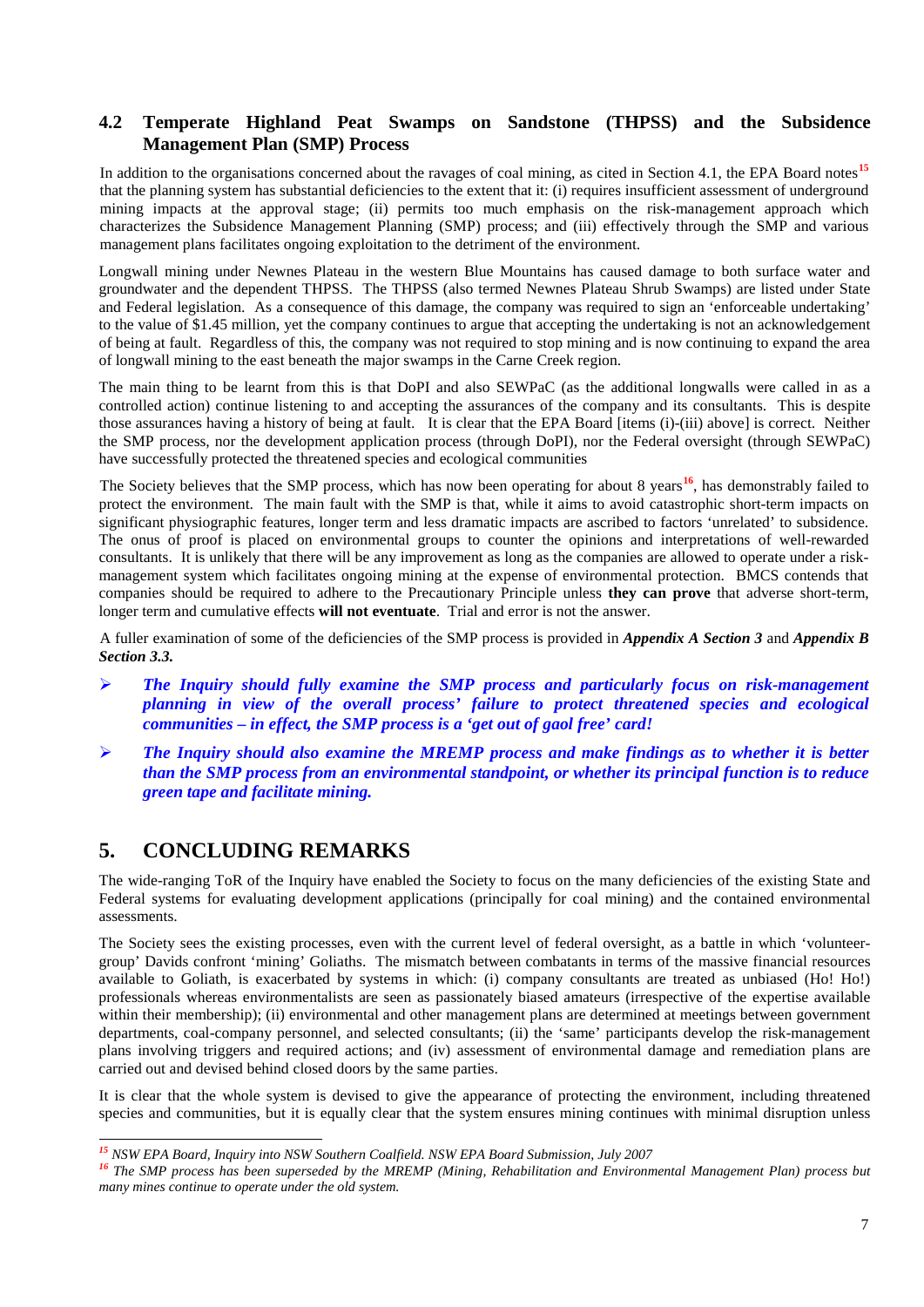there is a catastrophic disaster. Despite the mismatch, Goliath resents the system's bureaucratic impediment and the need to expend resources on what it perceives as little more than a charade.

**So, to summarize, despite the hundreds of MB of data and the NSW Government's attempts to pacify farmers and environmental groups, without stopping the export of coal and gas, the Society believes that:** 

- **The NSW systems that are in place to supposedly protect threatened species and ecological communities are beset by deficiencies which seriously compromise their effectiveness.**
- **The Federal Government's overseeing role in relation to MNES is beset by similar deficiencies, but in the kingdom of the blind, the one-eyed man is King – there is no doubt whatsoever that the Society supports full retention of a separate Federal role – there is equally no doubt that the Society opposes any devolution of responsibilities to the State system.**
- **At a time when there is a substantial expansion of mining, it is essential that the government departments which are required to evaluate very complex issues are appropriately resourced – the indications are that this is not happening.**
- **Pespite the push from business to reduce green tape and the potentially accommodating changes introduced by government, there is greater need than ever for full community engagement – and this means longer times for public exhibition and more transparency.**
- **Other more specific beliefs are highlighted in blue-bold at the end of various sections if acted upon the effective protection of threatened species and communities would be substantially enhanced.**

*Dr Brian Marshall, For the Management committee.*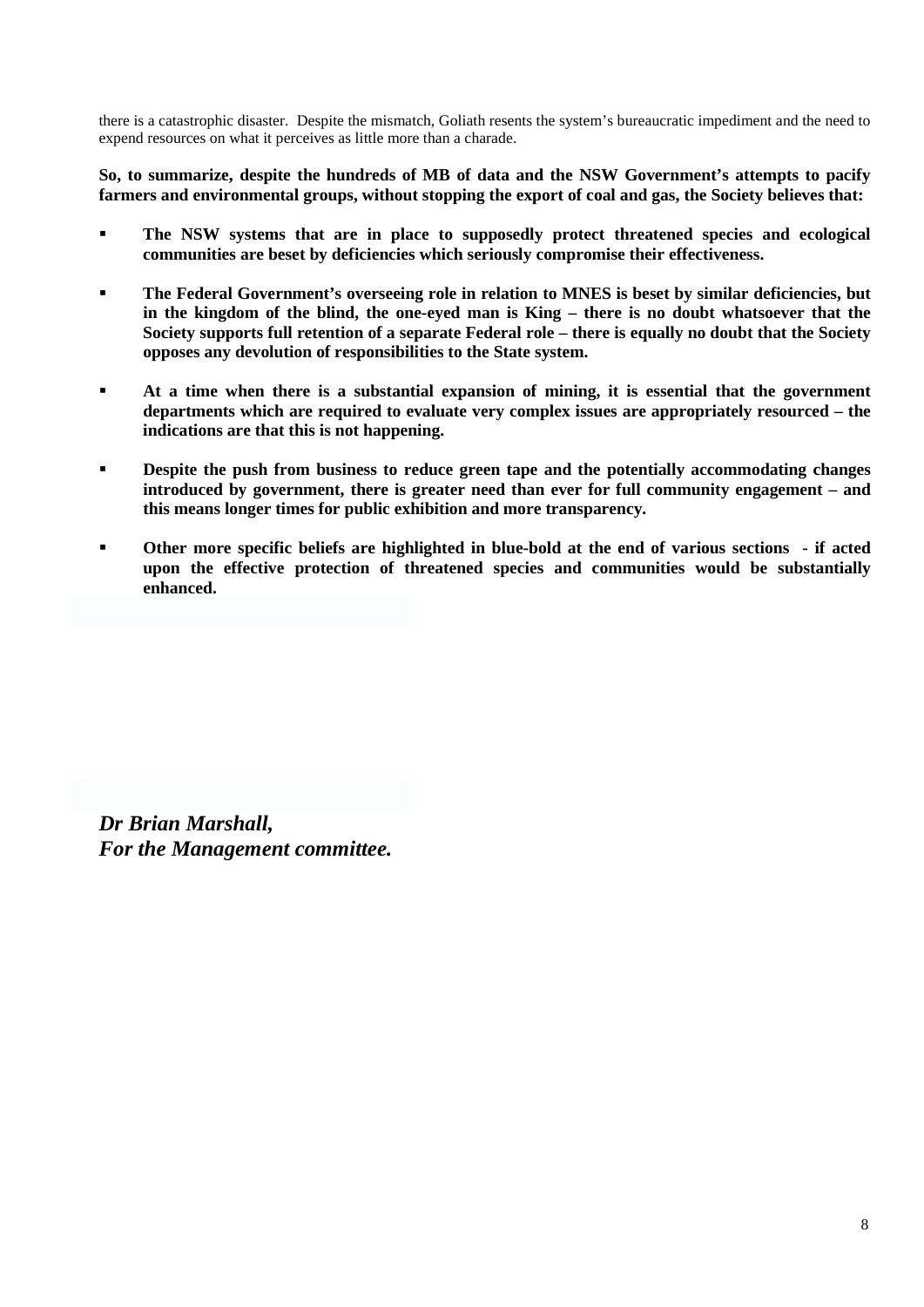# *Appendix A*



# **Blue Mountains Conservation Society Inc**

**ABN 38 686 119 087 PO Box 29 Wentworth Falls NSW 2782 Phone: (02) 4757 1872**  E-Mail: https://educhountains.org.au\_Web Site: www.bluemountains.org.au

**Nature Conservation Saves for Tomorrow**

**16 September 2011**

# **BLUE MOUNTAINS CONSERVATION SOCIETY PAPER FOR THE RIVERSSOS MEETING WITH THE DEPARTMENT OF PLANNING**

**As an affiliated group member of RiversSOS, the Society (BMCS) endorses the issues raised and recommendations made in the Rivers 'Agenda and Recommendations' document.**

## **BACKGROUND**

- Groundwater and surface water are interdependent an impact on one is an impact on the other many coal mining reports seem either to be incapable of grasping this, or to apply reductionism and treat them as independent entities.
- Surface water, perched aquifers, shallow aquifers and deep aquifers comprise the hydrologic regime which is inevitably impacted by underground (particularly Longwall) and open-cut mining.
- The National Water Commission<sup>17</sup>, Sydney Catchment Authority<sup>[18](#page-8-1)</sup>, the NSW Scientific Committee<sup>19</sup>, and the Planning Assessment Commission<sup>[20](#page-8-3)</sup> (Bulli Seam Operations, July 2010) have variously recognised the threat to water quality and quantity and the dependent ecosystems posed by coal mining, and have particularly emphasised the cumulative effects.
- These problems are highlighted with respect to the Western Coalfield but examples could equally be drawn from the Southern Coalfield and other coalfields extending northwest from Newcastle and increasingly impacted by open-cut mining.
- Temperate Highland Peat Swamps on Sandstone (THPSS), including Newnes Plateau Shrub Swamps and Hanging Swamps, are listed under Federal and State Legislation, but are one of many threatened communities comprising listed flora and fauna species in the western Blue Mountains.
- These biodiverse communities are underpinned by the hydrologic regime, which also provides base flows to the Wollangambe-Grose and Colo wild rivers (entering the World Heritage Area), the Wolgan system (flowing through the Emirates Resort and into the WHA), and the Coxs R system (ultimately reaching Lake Burragorang).
- Newnes Plateau mines discharge mine-water make at a rate exceeding 35ML/day and growing as a function of increasing mined volume – current open-cut mines along the Western Escarpment disrupt surface flows and also discharge polluted mine waters, and this will be exacerbated should proposed open-cut mines receive approval.

<span id="page-8-0"></span><sup>&</sup>lt;sup>17</sup>http://www.nwc.gov.au/www/html/629-effects-of-mining-on-groundwater.asp?intSiteID=1<br><sup>18</sup> http://www.environment.nsw.gov.au/water/sdwc2010.htm<br><sup>19</sup> http://www.environment.nsw.gov.au/threatenedspecies/LongwallMining.htm

<span id="page-8-1"></span>

<span id="page-8-2"></span>

<span id="page-8-3"></span>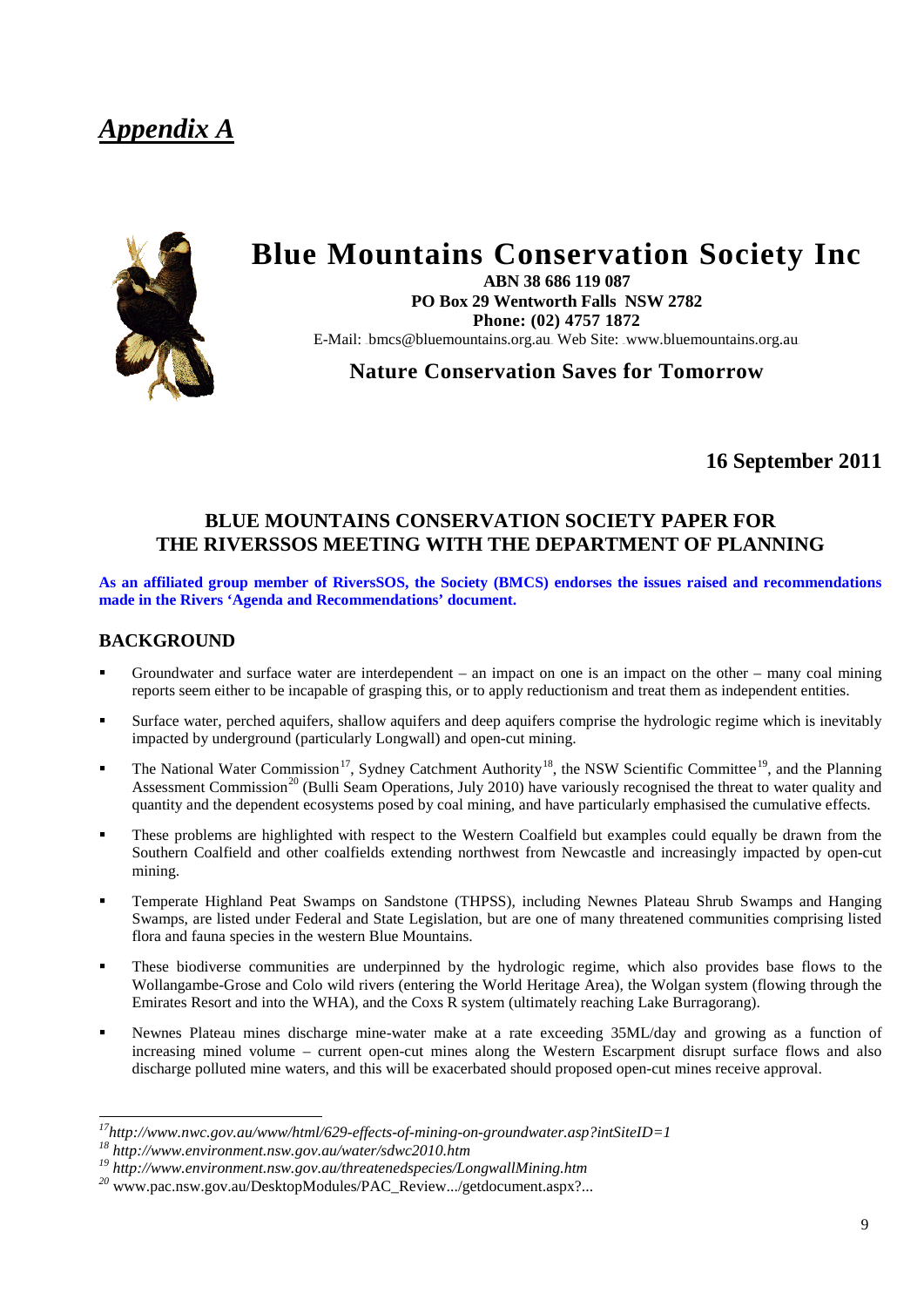The consequences are that the groundwater regime is compromised to the detriment of groundwater dependent ecosystems, the river systems below discharge sites are polluted by mine waters to the detriment of riparian communities, and the tourism industry is adversely affected by unhealthy or dying swamps, streams with unsightly iron and manganese staining and floating scum, and generally diminished surface flows<sup>2</sup>

# **SYSTEMIC DEFICIENCIES**

## **1. Exploration licences**

- Irrespective of whether for coal, oil, CSG, sand, clay or metallifereous minerals, these are granted over National Parks, water supply special areas, agricultural land and even within city precincts (CSG at St Peters).
- The right to explore is granted without any commitment to the right to exploit a resource, **but:**
	- (i) affected properties are intensely destabilised with the possibility of exploitation hanging over their heads, and damage to agricultural lands and Parks through the generation of tracks and drilling sites inevitably occurs;
	- (ii) exploration companies operate on the **expectation** that the right to exploit will not 'unreasonably' be withheld, yet even underground extraction requires surface infrastructure and this has substantial potential for impacts; and,
	- (iii) BMCS has assurances from DECC (now OEH) and DII (now DoPI) that there will be no mining or CSG extraction under National Parks and the WHA.
- *Requirement: Planning should ensure that any areas precluded from exploitation should be excised prior to granting any form of exploration licence.*

# **2. 'DAs including EISs and EAs'**

- These now comprise enormous documents complete with the appended reports of all the various consultants the applicant takes months/years to assemble all the data – the application is evaluated by Planning and (if acceptable) put out for public exhibition and response – the exhibition period is disproportionately short and makes no allowance for **constraints endemic to volunteer-based organisations** – if the aim is to impede the capacity of volunteer groups to make submissions, the aim is being achieved.
- Each consulting agency spends a substantial part of its report reiterating information already set down in the application – if there are 10 appended reports by consultants, then there will be 10 sets of reiterated information – the applicant or consultant should be required to excise such data prior to submission or is the additional aim to submerge Planning in a mass of irrelevant 'paper'?
- In some recent DAs, it is clear that the various consulting groups have met to ensure a consistent story e.g a groundwater consultant presents an 'experience-based' interpretation of what might happen and cites the 'supporting' conclusions of the mining and flora consultants, but when the reports of these consultants are examined, it becomes apparent that their conclusions substantially rely on the groundwater consultant's experienced-based input – the process leading to such 'shaped' findings is poor science and incestuous – a consultant should be presenting his/her interpretation on his/her work in the area of expertise, not practising 'group-think'.
- Applicants and consultants typically engage in reductionism and minimisation such that an impact can be termed minor or insignificant and/or claims can be made about the likelihood of long-term recovery  $-e.g.$  (i) any reduction of surface flow due to local upsidence will be minor and is likely to recover over time due to 'self-healing'; (ii) the additional discharge of mine-make to the Coxs River from the two proposed longwalls will have no significant impact in the context of the magnitude of currently approved discharges (but what is the impact of the current discharges and how will adding to it improve matters?)
- Applicants and consultants fail to adequately evaluate diverse-cumulative and simple-cumulative impacts from spatial and time viewpoints – e.g. (i) see the previous item (ii) for the time-cumulative impact of discharges; (ii) what is the diverse-cumulative impact on a swamp of mining-reduced surface flow, subsidence-related gradient change and a rainfall deficit? (iii) What is the spatial-cumulative impact on the quantity and quality of surface flows and/or groundwater induced by the open-cut mines distributed along the Western Escarpment, and how does this exacerbate the impact from the previous years of underground mining?

<span id="page-9-0"></span>*<sup>21</sup> Keith Muir, March 2010, documents ongoing damage from coal mining in the Gardens of Stone region – download from: http://www.colongwilderness.org.au/Gardens\_of\_Stone/Impact\_of\_coal\_mining\_on\_GoS2\_final\_low\_res.pdf*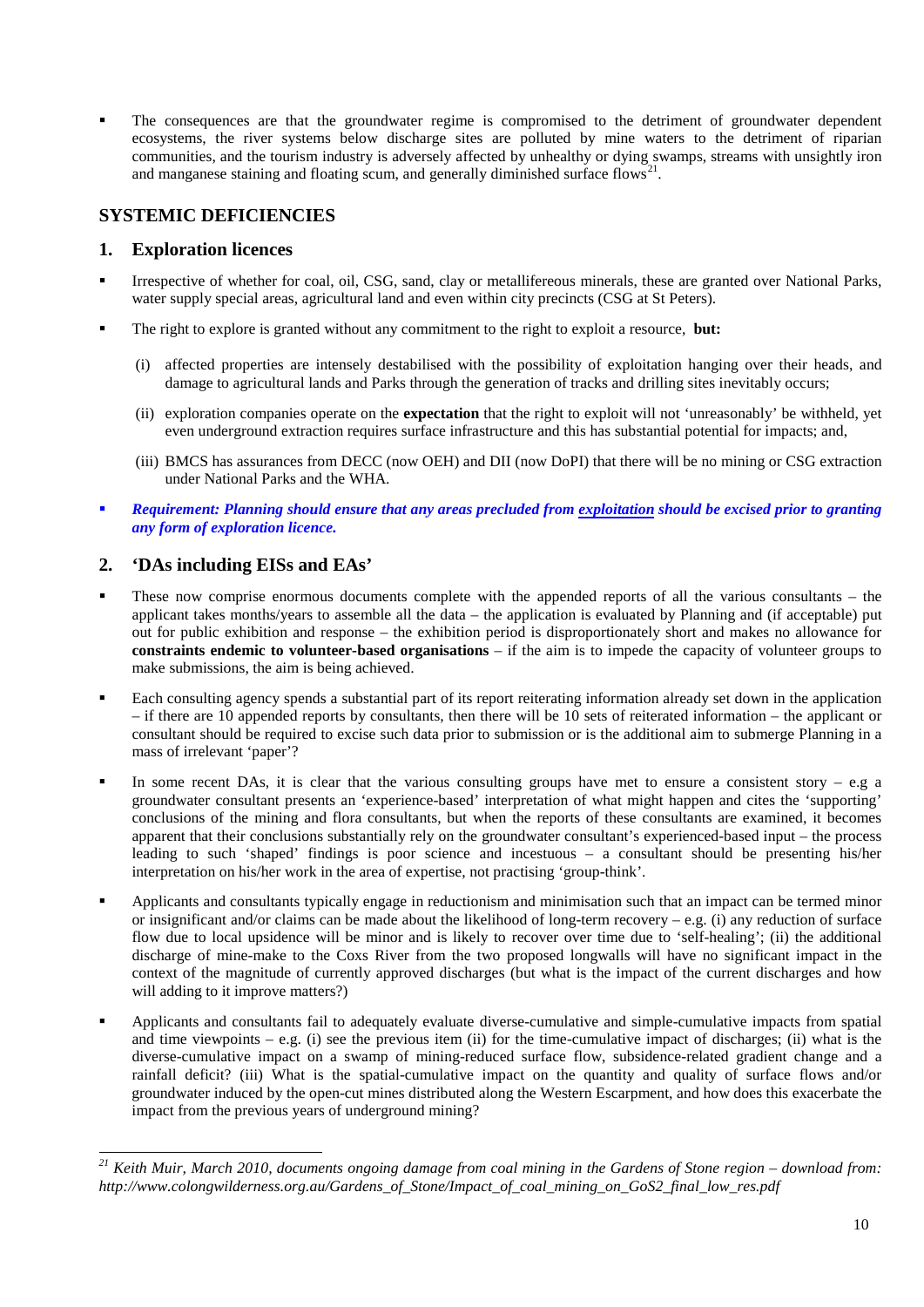#### *Requirements:*

- *(a) Planning should acknowledge the limited capacity of volunteer-based organisations by enforcing the removal of extraneous data from appendices (which might help Planning cope with its 'paper' mountain) and increasing the length of the public exhibition period.*
- *(b) Planning should be cognisant of 'cross-fertilization' practices whereby consultants provide over-enthusiastic endorsement of the applicant's proposal.*
- *(c) Planning should recognise the subterfuge of reductionism and minimisation, and enforce the need for a proper examination of what is embraced by the broader concept of cumulative impacts.*

### **3. Subsidence Management Planning (SMP)**

- Introduced in about March 2004 to counteract the acknowledged damage caused by Longwall mining the process has had limited success in curtailing the worst examples of subsidence related cliff-damage, but there has been far less success in respect of mining-related (including subsidence) impacts on the hydrologic regime – the reasons for this will be presented in the ensuing dot-points.
- The process is controlled by DPI (Resources and Energy) which has devised a risk-management approach to potential impacts – the clear objective is to establish a range of progressive triggers and responses, which ensure that only under extreme circumstances (perhaps akin to the mine explosion in NZ) is the progression of mining impeded.
- Plans devised to protect the environment (e.g., the Environmental Management Plans and Newnes Plateau Shrub Swamp Management Plan for collieries operating in the western Blue Mountains) stem from the Subsidence Management Plan Process – the company submits an application (an SMPA) to mine specific longwalls, approval is typically granted (after public consultation) subject to conditions including the production and approval of plans to manage environmental issues, and the schedule and distribution of systematic reporting (Subsidence Management Status Reports) – BMCS receives these reports.
- All the plans involve monitoring (e.g., recorded subsidence data versus predictions in the SMPA, regular cliff surveys, flora and fauna, surface water flows and quality, groundwater behaviour, and systematic photography) – it involves consultants and company environmental staff in much work and is **superficially** impressive – unfortunately, if the monitoring is incapable of answering the questions being asked (e.g., due to poor sample locations, inadequate numbers of samples, and distortions arising from uncontrolled natural variables or other forms of interference) it is open to misinterpretations.
- All the plans embody risk-management processes the company (through the consultants who prepared the original SMPA) and government departments whose inputs are subordinate to the process of maintaining production devise the risk-management processes – representatives of concerned envirogroups are excluded from this process, seemingly on the basis that they are 'amateurs' (irrespective of their formal qualifications), 'biased' and not subject to government control and company productivity constraints.
- The plans and SMSRs require the company to recognise the existence of an impact and, **only if deemed significant under the appropriate risk-management process[22](#page-10-0)**, notify government in various ways as a function of the nature and urgency of the impact – government then decides what should be done in conjunction with the company and the pertinent consultant(s) – following such meetings and any field inspections at which the consultant's interpretation of what has happened is presented and seemingly taken as 'gospel', further investigations are planned and discussion is had regarding possible remediation – despite not knowing the cause of the problem, there is no attempt to embrace the precautionary principle – one comment from a company in response to this, was that the company was adhering to the precautionary principle by following the prescribed process.
- An example is taken from East Wolgan Swamp on the Newnes Plateau: when BMCS first drew attention to lost surface flow based on data in the SMSRs, the consultant rejected what was said: BMCS subsequently visited the swamp and took photographs of surface water disappearing down an hole in the stream bed and not reappearing further down; in a subsequent site visit, BMCS went to the locality with the consultant who seemed surprised – this was despite a welldefined track to the area in question! The company then took steps to notify government that a NPSS was affected by substantial water losses – BMCS was excluded from subsequent activities.

<span id="page-10-0"></span>*<sup>22</sup> This really means that the impact must be outside predicted or 'anticipated' effects as identified in the SMPA, not be classed as a low or very low risk and of little significance, or not be seen as minor and/or probably recoverable.*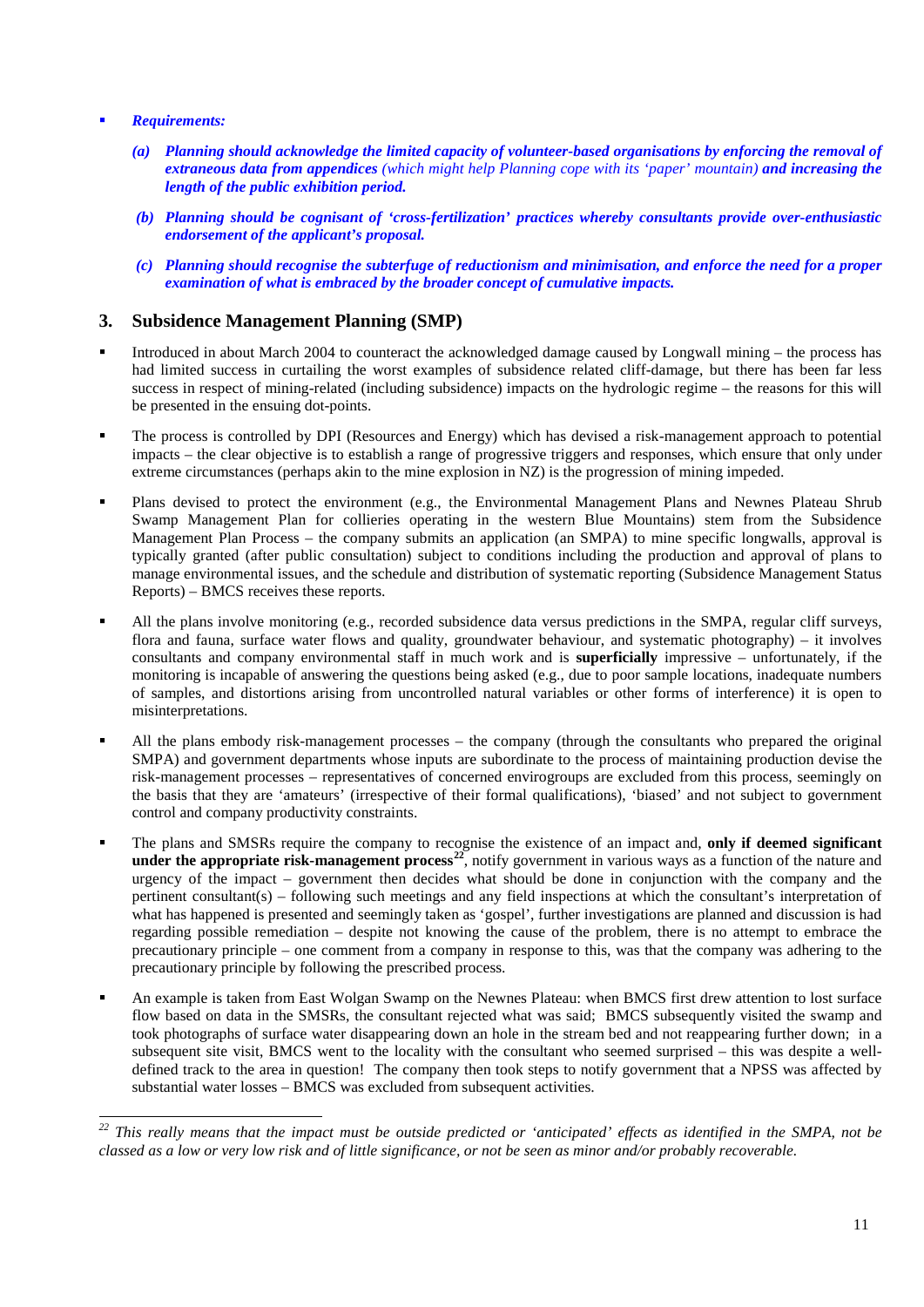- Springvale's attention was formally drawn to anomalous surface flow losses in East Wolgan Creek in September 2008 a presentation of the consultant's hypothesis regarding the 'unique' circumstances leading to the EWS losses was finally given to BMCS in August 2009 – further investigations were to be undertaken and for various reasons were delayed – the work has finally been completed and a report prepared (information provided by Centennial – Aug 3 2011), but it could not as yet be released to BMCS. It has taken 3 years to produce a report and (as far as is currently known) it only deals with damage to the swamp – nothing relates to the water losses ( $\sim 8$  ML/dy) to a depth of 60-80 m and never to return!
- BMCS has requested information on swamp remediation plans but although there have been discussions (presumably with government and the ever-present consultant) a plan has yet to be developed – it is clear that the concepts of risk management and remediation proceed at snail's pace while 'mining-in-ignorance' continues unabated.
- The following matters are emphasised based on BMCS' Newnes Plateau experience with the SMP process since its inception:
	- The consultant who prepared the hydrologic assessments for the SMPAs (Angus Place, Springvale and Clarence) also worked with government to devise the Newnes Plateau Shrub Swamp Management Plan and had input to the Environmental Management Plans.
	- The same consultant was involved with and seemingly devised, again in cooperation with government, the groundwater, surface water and soil moisture monitoring programmes.
	- $\triangleright$  The same consultant provides reports for the SMSRs and annual reports on the effectiveness and interpretation of the monitoring programmes – this is despite the adequacy of the programmes being repeatedly questioned by BMCS.
	- $\triangleright$  The same consultant has also been used to provide hydrogeological assessments for Angus Place's EA (LWs) 900W and 910), and Springvale's EA (LWs 415-417) – the consultant has also made supporting representation in relation to Centennial's contention that the proposals should not be deemed controlled actions under the EPBC Act.
	- $\triangleright$  Because the consultant has devised the management and monitoring plans in conjunction with government, the situation is one of collective ownership – criticism of the effectiveness of the plans (and in some cases their total inadequacy) is unlikely to be well received by their 'owners'.
	- 'Ownership' leads to a situation where poorly substantiated interpretations of monitoring data in SMSRs are treated as fact and readily accepted by government, despite there being alternative possibilities – afterall, provided that the reports tick the boxes, government lacks the inclination and resources to question the content, competence and allegiances of their author.
	- $\triangleright$  'Ownership' ensures that government interacts with the company to the exclusion of envirogroups this is further enhanced by the company **not being required under the SMP process** to forward criticism of interpretations in SMSRs to government, and when the envirogroup forwards the criticism to government there is no response – the boat must not be rocked!
	- $\geq$  The envirogroup should be a party to the cosy meetings between the company and government this would increase belief in the outcomes – Centennial has made representation to government that such meetings be tripartite, but government is not amenable (or so we are told).
	- $\triangleright$  Scientific and professional credibility stems from obtaining factual data and providing an interpretation whilst concurrently acknowledging alternative possibilities – it does not stem from blinkered interpretations, particularly when they are treated as proven in later documents.
	- $\triangleright$  Government must not be lead into accepting substandard monitoring programmes rather it should obtain advice on the best available methodology and, if compromises are necessary, fully acknowledge the limitations of the data generated.

### *Requirements:*

*(a) Planning should initiate a comprehensive review of the SMP process which was specifically introduced to overcome the acknowledged and documented environmental damage caused by coal mining, yet is effectively conniving at it.*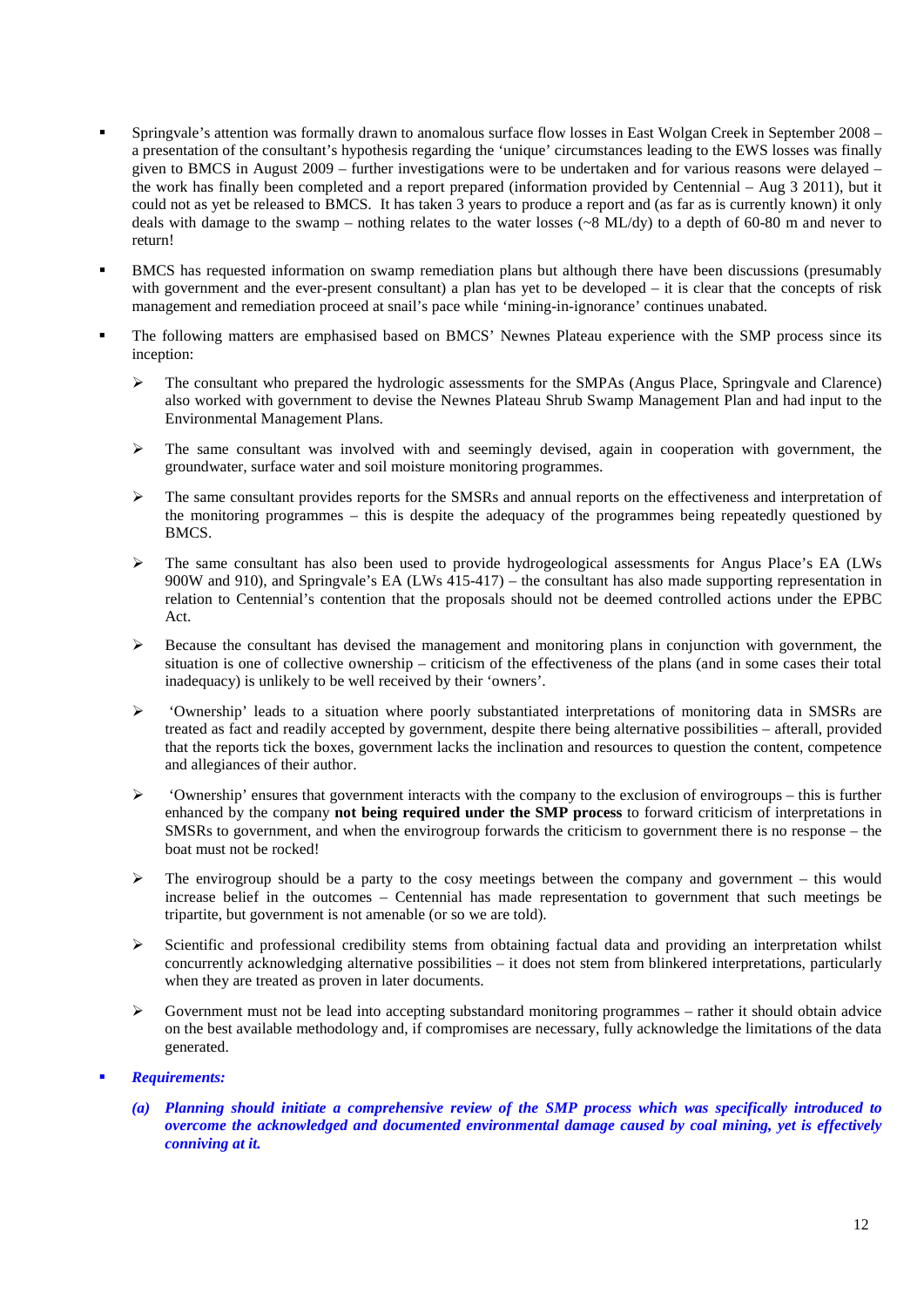- *(b) Planning should ensure that the participation of pertinent envirogroups, which are currently excluded from bipartite decision-making between government and the company, is mandated.*
- *(c) Planning must act against the protracted use of a company's 'rusted on' consultants who have provided 'satisfactory service' – this is a problem throughout planning processes and attains extreme proportions in the SMP process.*
- *(d) Planning must ensure the integrity of its staff and those in other pertinent departments are neither compromised nor have the appearance of being compromised – when a staffer leaves a department controlling the SMP process (say) and lucratively joins a coal company, confidence is lost – confidence is similarly lost when a staffer too readily embraces the assertions of a 'captive' consultant.*

*Dr Brian Marshall, For the Management Committee.*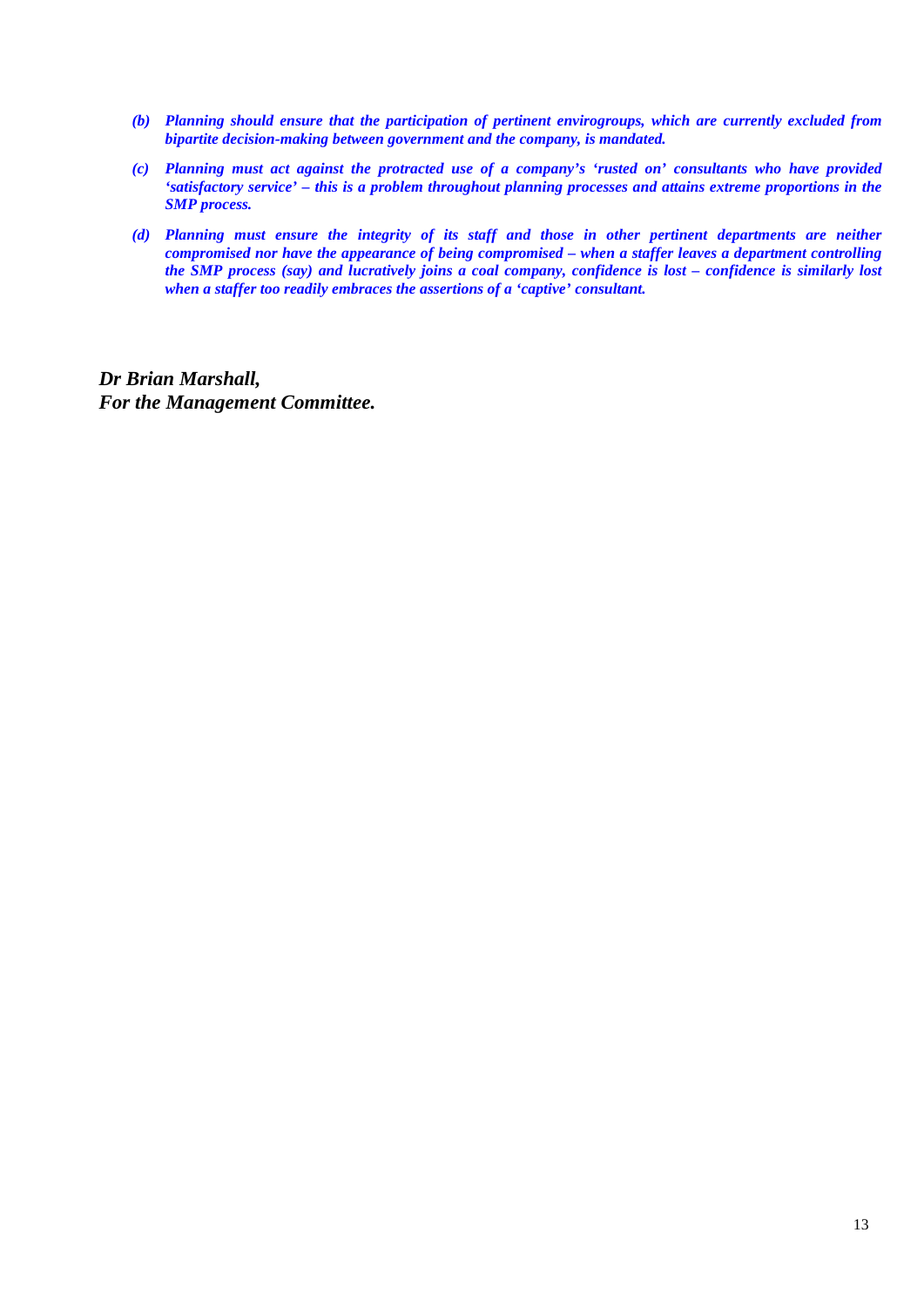# *Appendix B*



# **Blue Mountains Conservation Society Inc**

**ABN 38 686 119 087 PO Box 29 Wentworth Falls NSW 2782 Phone: (02) 4757 1872**  E-Mail: bmcs@bluemountains.org.au\_Web Site: www.bluemountains.org.au

**Nature Conservation Saves for Tomorrow**

**February 28, 2012**

**Planning System Review GPO Box 39 Sydney NSW 2001 By email: review@planningreview.nsw.gov.au**

## **SUPPLEMENTARY BMCS SUBMISSION ON NSW PLANNING REVIEW ISSUES PAPER (NPRIP)**

#### **1. INTRODUCTION**

In addition to the content of the **SOCIETY'S PRINCIPAL SUBMISSION signed and submitted by the President (Lachlan Garland)**, the ensuing matters are drawn to your attention:

- **(a)** The Society is an associate member of **RiversSOS** and has read, indirectly contributed to, and endorses the matters raised in the RiversSOS submission by Leonie Kelly and date 17 February 2012.
- **(b)** The Society is also linked to the **Colong Foundation** and similarly endorses the comments made by Keith Muir and dated 21 February 2012.

The above is emphasized so that the *Planning System Review (PSR)* does not treat any content of these submissions as being of no concern to the Society. It concurrently avoids pages of repetition and hopefully ensures that the *PSR* fully appreciates the commonality of numerous concerns as embodied in these submissions and those of BMCS and the Nature Conservation Council.

#### **2. SUPPLEMENTARY CONCERNS**

#### **2.1 Integrity of EIS and other environmental assessment reports (NPRIP A21 & D36)**

The recent rejection of the Bill by Cate Faehrmann of the Greens, which was aimed at ensuring integrity and better science is a great pity. The rejection demonstrates that government is not prepared to address one of the biggest, if not the biggest problem besetting the planning and assessment processes: namely, the integrity of consultants who have become closely associated with the needs of the company.

**BMCS totally rejects the notion of consulting organizations being subject to 'self-regulation' through membership of professional associations.** During resource-based booms going back to the late sixties, members of self-regulating professional organizations had just as many 'ethical' slips as those lacking 'accreditation'.

BMCS reiterates the need for a State-wide independent register of accredited expertise. Appropriately accredited experts should be appointed from this list by government, and paid by government from a pool of funds raised from the pertinent industry. The deep pockets of industry must be kept at arms length.

The above **largely** resolves the problem of 'rusted on' consultants whose livelihoods are linked to 'repeat business', but inadequately addresses problems of collusive behaviour and the presentation of hypothesis/opinion as proved. Scientific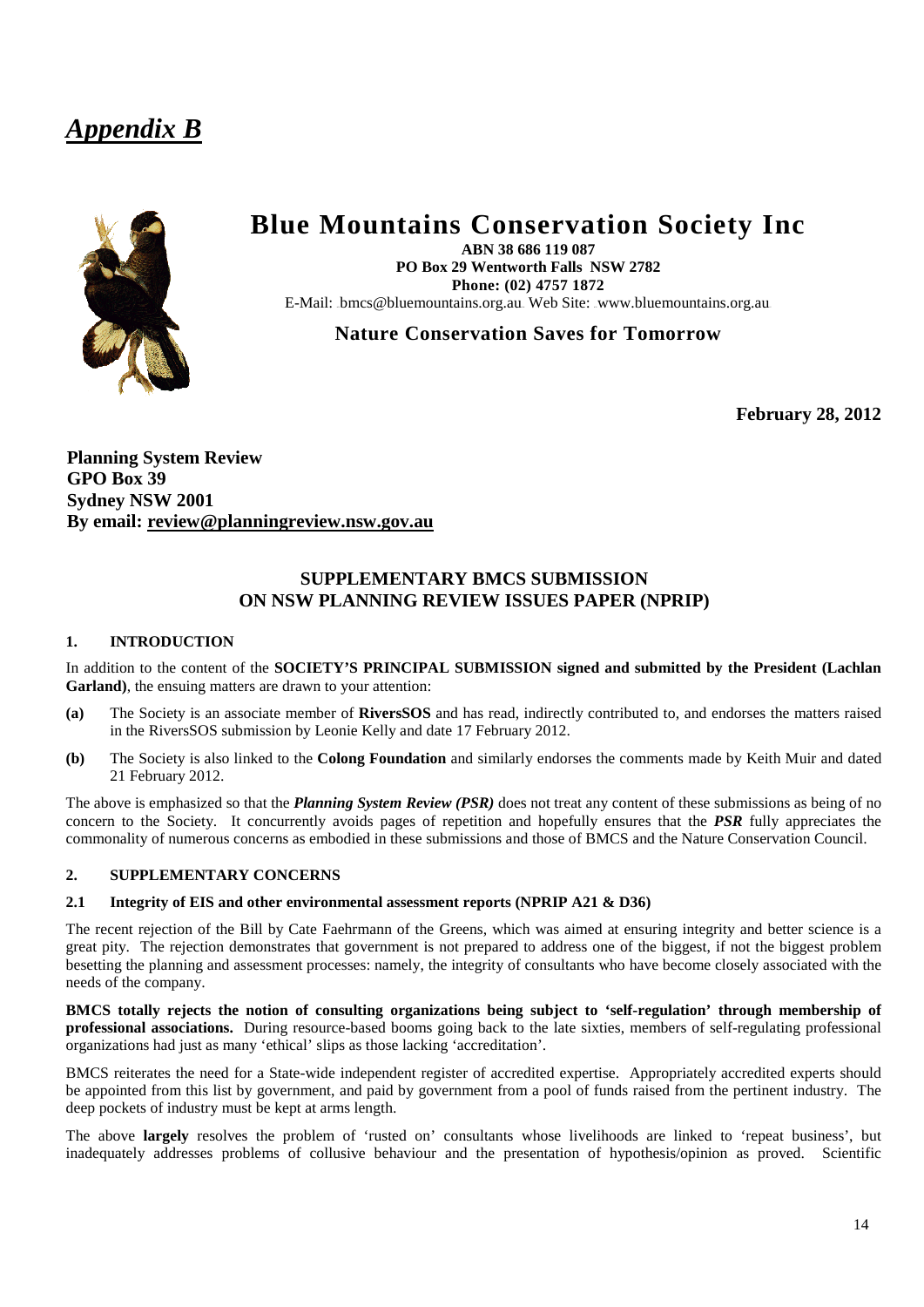rigorousness will only be fostered by a peer-review system and critical evaluation by adequately staffed government departments. Of course, an independent public service is fundamental to the latter!

#### **2.2 Cumulative impacts (NPRIP Question D44)**

The notion of cumulative impacts currently receives consideration within EIS documentation. This supposedly is evidence of the assessment process evolving and becoming increasingly rigorous in the context of environmental and social concerns. However, the way it is treated by consultants **at best** demonstrates a lack of understanding of what constitutes cumulative effects and, **at worst**, involves the use of reductionism and minimization. The net result is that the treatment is both 'Mickey Mouse' and verges on insulting.

BMCS contends that it is essential to evaluate diverse and discrete impacts from space and time viewpoints. For example: (i) if mine-water make from 10 longwalls (LWs) is a discrete factor affecting the quality of a river, what will be the **time-cumulative** impact of 2 additional LWs over the next 18 months, and how much more will this be exacerbated by an as yet unformulated proposal for 6 more LWs over the ensuing 8 years? (ii) If a swamp concurrently experiences mining-reduced groundwater levels, a rainfall deficit, wildfire, a subsidence-related reduction to the surface-flow gradient, and high-impact recreational damage, what will be the **space-cumulative** impacts of these diverse events and how will this change over time? (iii) If a series of open-cut mines have a **space-cumulative** impact on the quantity and quality of surface flows, groundwater, and the related ecosystems, how does this translate into a **time-cumulative** impact when placed in the context of the many previous years of underground mining? And (iv) what are the **space-** and **time-cumulative** impacts imposed on the amenity of inhabitants of a village which is progressively encompassed by open-cut coal mining or CSG extraction?

#### **This must be addressed by a planning system which has hitherto treated each DA as an isolated 'cut' rather than 'death by a thousand cuts'.**

#### **2.3 Independent Planning Panels - Planning Assessment Commissions and the like. (NPRIP Questions D65 to D80)**

BMCS supports the use of independent determination authorities, but their effectiveness is compromised by two things:

- **(a) Independence of the members of the panel** a current 'independent inquiry' has a 'balanced set of members' to the extent that some have clear affiliations (past if not present) with the mining industry, some have commercial interests which might be furthered by the panel's recommendations, and some have environmental or academic interests which might influence their findings – the point being that it is hard to find truly independent persons, so the panel structure seeks 'balance' by juxtaposing potentially adversarial interests and relies on the integrity of its individuals. There is evidence of imbalance in some panels, and this raises concerns about the selection process!
- **(b) Terms of reference**  these may overly constrain the findings of a panel to the extent that, when assessing an open-cut mining proposal, the panel may be precluded from examining low-impact underground alternatives, or from recommending a reserve outcome, or from outright rejection due to insufficient science. **The terms of reference should generally be as open as possible to avoid pre-determining the outcome.**

#### **2.4 Should any overarching objectives be weighted (NPRIP A2)**

The National Water Commission<sup>[23](#page-14-0)</sup>, Sydney Catchment Authority<sup>24</sup>, the NSW Scientific Committee<sup>25</sup>, and the Planning Assessment Commission<sup>[26](#page-14-3)</sup> (Bulli Seam Operations, July 2010) have variously recognised the threat to water quality and quantity and the dependent ecosystems posed by coal mining, and have particularly emphasized the cumulative effects. This concern has now been extended to CSG, such that the increasing and competing demands of coal mining, CSG exploitation, agricultural use, and environmental, heritage and social needs constitute a major challenge to government and planning. It is regrettable that government has so far failed to deal with the challenge, and seems to be resorting to *ad hoc* decisions while planning processes struggle to find middle ground.

Reflecting the above, Sydney's drinking water catchments are inadequately protected. This has resulted in the EPA Board<sup>[27](#page-14-4)</sup> noting that the planning system: (i) requires insufficient assessment of underground mining impacts at the approval stage; (ii) permits too much emphasis on the risk-management approach which characterizes the Subsidence Management Planning (SMP) process; and (iii) effectively through the SMP and various management plans facilitates ongoing exploitation to the detriment of the environment.

BMCS contends that the SMP process has been operating for about 8 years and has demonstrably failed in the context of environmental protection. The main fault with the SMP is that, while it aims to avoid catastrophic short-term impacts on

<span id="page-14-1"></span>

<span id="page-14-2"></span>

<span id="page-14-4"></span><span id="page-14-3"></span>

<span id="page-14-0"></span><sup>&</sup>lt;sup>23</sup>http://www.nwc.gov.au/www/html/629-effects-of-mining-on-groundwater.asp?intSiteID=1<br><sup>24</sup> http://www.environment.nsw.gov.au/water/sdwc2010.htm<br><sup>25</sup> http://www.environment.nsw.gov.au/threatenedspecies/LongwallMining.htm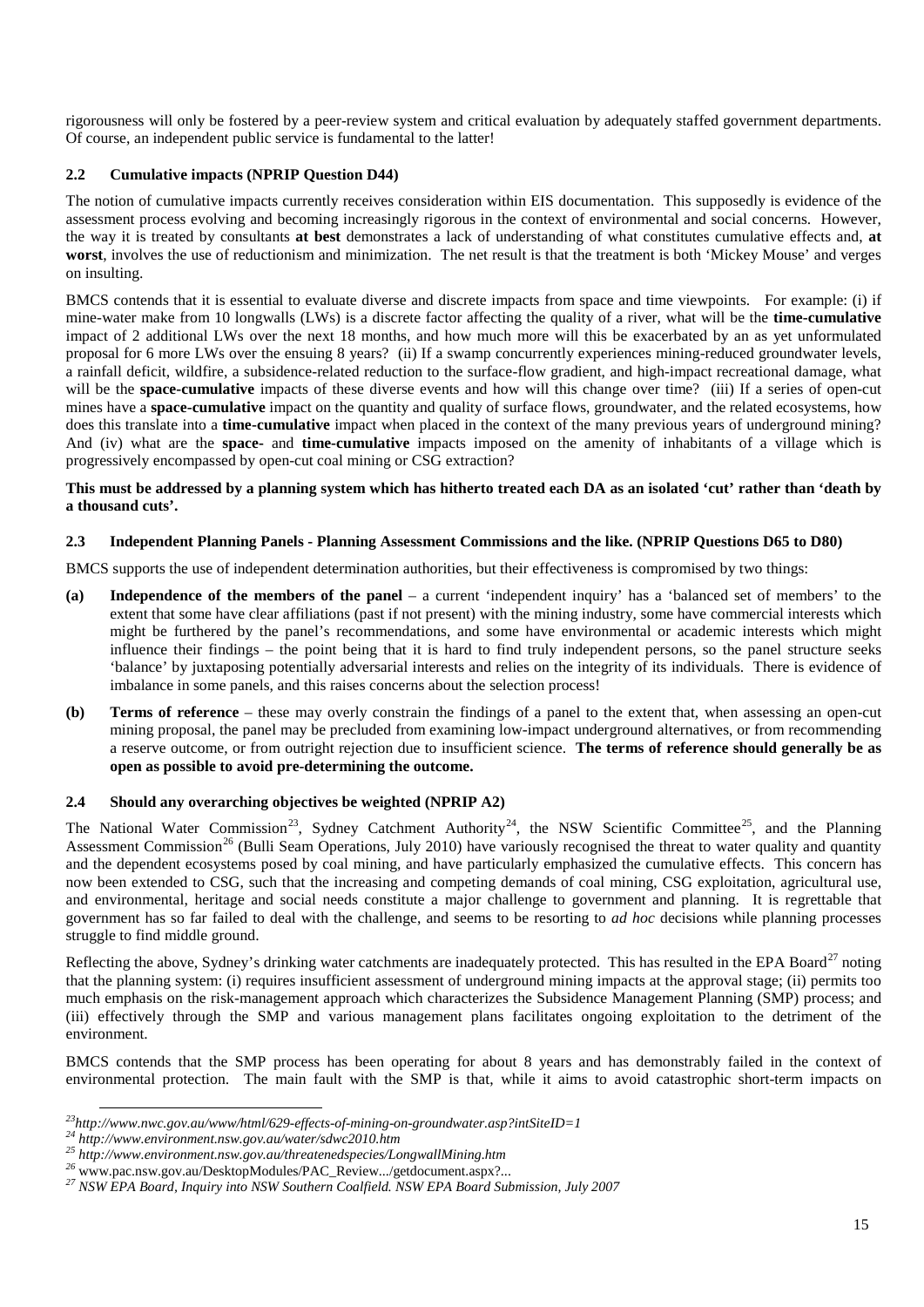significant physiographic features, longer term and less dramatic impacts are ascribed to factors 'unrelated' to subsidence. The onus of proof is placed on environmental groups to counter the opinions and interpretations of well rewarded consultants.

BMCS contends that companies should be required to adhere to the Precautionary Principle unless they can prove that adverse short-term, longer term and cumulative effects will not eventuate. Trial and error is not the answer. And the suggestion that companies are observing the Precautionary Principle by conforming with the SMP process is specious and self-serving.

### **3. OTHER SYSTEMIC DEFICIENCIES**

#### **3.1 Exploration licences**

Irrespective of whether for coal, oil, CSG, sand, clay or metallifereous minerals, ELs may be granted over parks, water supply special areas, agricultural land and even within city precincts. The right to explore is granted **without any commitment** to the right to exploit a resource. Nevertheless: (i) exploration companies operate on the **expectation** that the right to exploit will not 'unreasonably' be withheld; and (ii) affected properties are damaged through the generation of tracks and drilling sites, and owners and the public experience destabilization due to the possibility of exploitation.

BMCS has been assured by DECC (now OEH) and DII (now DPI) that there will be no mining or CSG extraction under National Parks and the WHA, but the community was once told that exploration for uranium would not be sanctioned in NSW – things change!

#### **BMCS therefore believes that the planning and associated processes must ensure that any areas precluded from exploitation are excised prior to granting any form of exploration licence.**

#### **3.2 'DAs including EISs and EAs'**

These comprise enormous documents including the appended reports of the various consultants. The applicant takes months/years to assemble all the data. The application is evaluated and (if acceptable) put out for public exhibition and response within a disproportionately short exhibition period which makes no allowance for constraints endemic to volunteer-based organizations. I**f the aim is to impede the capacity of volunteer groups to make submissions, the aim is being achieved.**

Each consulting agency reiterates information already set down in the application. If there are 10 consultants' reports there will be 10 sets of reiterated information. The applicant should be required to excise such data prior to submission; or is the additional aim to submerge government and community groups in a mass of irrelevant 'paper'?

In some recent DAs, it is clear that the various consulting groups have met to ensure a consistent story. For example, a groundwater consultant presents an 'experience-based' interpretation of what might happen and cites the 'supporting' conclusions of the mining and flora consultants, but when the reports of these consultants are examined, it becomes apparent that their conclusions substantially rely on the groundwater consultant's experienced-based input. Such an incestuous process is poor science and leads to 'shaped' findings. **A consultant should provide his/her interpretation of his/her work in the area of expertise; practising 'group-think' is unacceptable – or should be!**

Applicants and consultants typically engage in reductionism and minimization such that an impact can be termed minor or insignificant and/or claims can be made about the likelihood of long-term recovery. For example: (i) any reduction of surface flow due to local upsidence is inevitably deemed 'minor and likely to recover over time due to self-healing'; and (ii) additional discharge of mine-make from two additional longwalls are deemed to be insignificant when compared with the magnitude of currently approved discharges – but what is the impact of the current discharges and how will adding to them improve matters?

BMCS strongly believes that the planning process should:

- **(a)** acknowledge the limited capacity of volunteer-based organizations by enforcing the removal of extraneous data from appendices and increasing the length of the public exhibition period;
- **(b)** be cognizant of 'cross-fertilization' practices whereby consultants provide over-enthusiastic endorsements of the applicant's proposal; and,
- **(c)** recognize the subterfuges of reductionism and minimization, and take action to stamp out these shoddy practices.

### **3.3 Subsidence Management Planning (SMP)**

The SMP process has had limited success in curtailing the worst examples of subsidence related cliff-damage, but far less success in respect of mining-related (including subsidence) impacts on the hydrologic regime (see section 2.4). The process, controlled by DPI (Resources and Energy), employs a risk-management approach to potential impacts. It establishes a range of triggers and responses, which ensures that the progression of mining is only impeded under extreme circumstances.

Plans devised to protect the environment are typically required under the conditions of approval of the SMP Application. All involve monitoring (e.g., actual subsidence data versus predictions in the SMPA, regular cliff surveys, flora and fauna, surface water flows and quality, groundwater behaviour, and systematic photography) and are **superficially** impressive. Unfortunately, if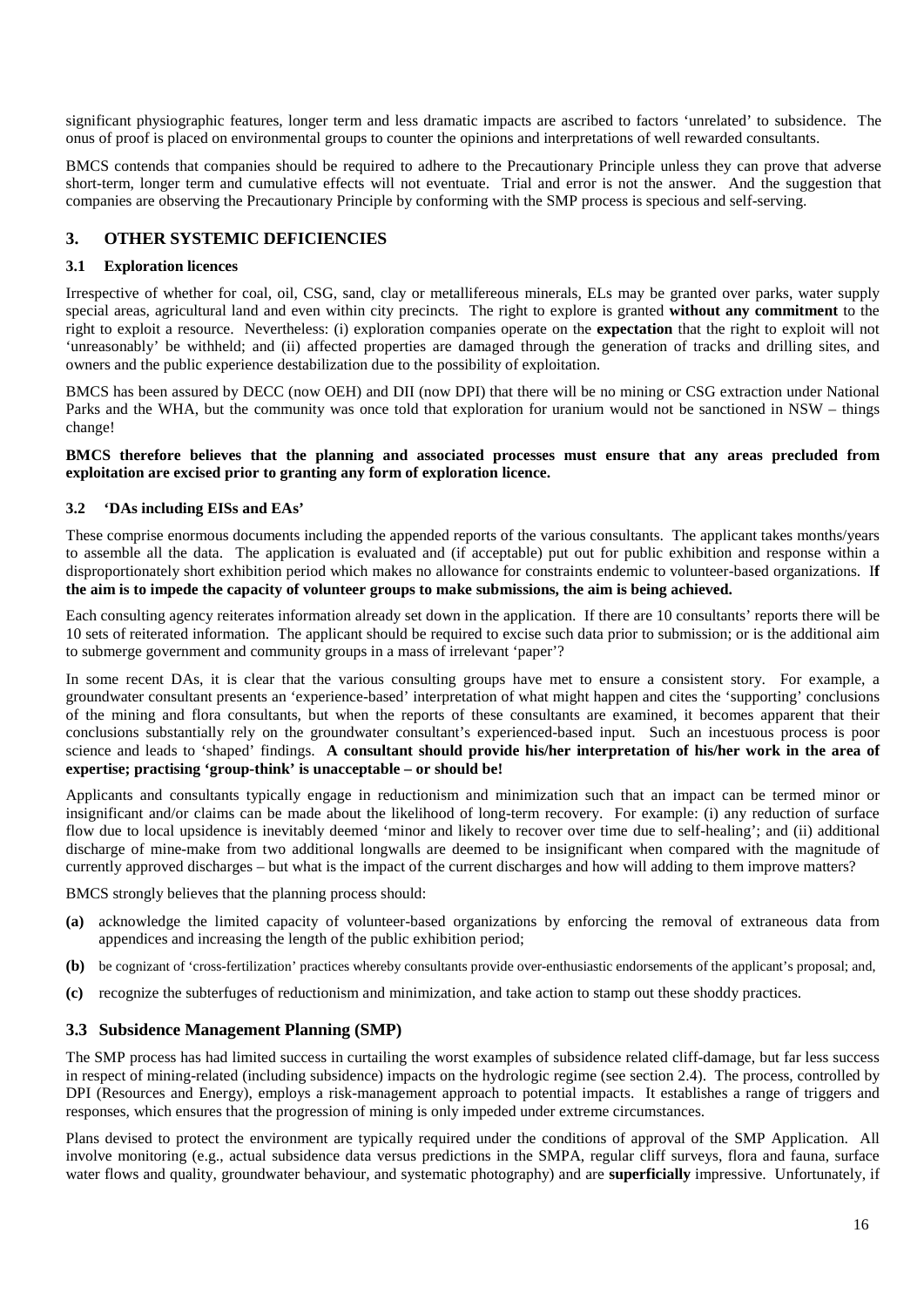the monitoring is incapable of answering the questions being asked (e.g., due to poor sample locations, inadequate numbers of samples, and distortions arising from uncontrolled natural variables or other forms of interference) it is open to misinterpretations.

The plans, which embody risk-management processes, are devised by the company (using the consultants who prepared the original SMPA) and government departments. Representatives of concerned envirogroups are excluded from this process, seemingly because they are 'biased amateurs' and neither subject to government control nor company productivity constraints. The fox is clearly in charge of the hen house!

The company is required to recognize the existence of an impact and, **only if deemed significant under the appropriate risk-management process<sup>[28](#page-16-0)</sup>**, notify government, which then decides in conjunction with the company and the pertinent consultant(s) what should be done. Further investigations may be planned and remedial action considered, but despite not knowing the reason for the problem, mining continues and the precautionary principle is ignored.

By way of example, BMCS cites a mining-induced impact on the East Wolgan Swamp (EWS) on the Newnes Plateau. BMCS first drew attention to lost surface flow in September 2008 – the consultant rejected what was said. BMCS subsequently photographed surface water disappearing down a hole in the stream bed, and then went to the locality with the consultant who at last acknowledged the problem. The company notified government that a Newnes plateau shrub Swamp (NPSS) was affected by substantial water losses – BMCS was excluded from subsequent activities.

A presentation of the consultant's hypothesis regarding the 'unique' circumstances leading to the EWS losses was finally given to BMCS in August 2009. Further investigations were devised to understand the scope of the problem. BMCS was advised (August 3 2011) that the work was completed but the report could not ('as yet') be released to BMCS. It has taken 3 years to produce a report which (as far as is currently known) only deals with damage to the peat swamp – nothing relates to the permanent water losses (~8 ML/dy). Remediation plans have yet to be developed.

#### **BMCS concludes that the concepts of risk management and remediation proceed at snail's pace while 'mining-inignorance' continues unabated.**

Based on experience with the SMP process since its inception on Newnes Plateau, BMCS draws attention to the following:

- The consultant who prepared the hydrologic assessments for the SMP Applications (Angus Place, Springvale and Clarence) also worked with government to devise the Newnes Plateau Shrub Swamp Management Plan and had input to the Environmental Management Plans.
- The same consultant was involved with and seemingly devised, again in cooperation with government, the groundwater, surface water and soil moisture monitoring programs.
- The same consultant provides appendices for the SMP Status Reports and annual reports on the effectiveness and interpretation of the monitoring programmers – despite the adequacy of the programs being repeatedly questioned by BMCS.
- The same consultant has provided hydrogeological assessments for Angus Place's EA (LWs 900W and 910), and Springvale's EA (LWs 415-417), and has supported Centennial's contention that the proposals should not be deemed controlled actions under the EPBC Act.
- Because the consultant has devised the management and monitoring plans in conjunction with government, the situation is one of **collective ownership** – criticism of the effectiveness of the plans is unlikely to be well received by their 'owners'.
- 'Ownership' leads to a situation where poorly substantiated interpretations of monitoring data in SMP Status Reports are treated as fact and readily accepted by government, despite there being alternative explanations.
- Scientific and professional credibility stems from obtaining factual data and providing an interpretation whilst concurrently acknowledging alternative possibilities – it does not stem from blinkered interpretations, particularly when they are treated as proven in later documents.
- Government must not accept substandard monitoring programs rather it should obtain advice on the best available methodology and, if compromises are necessary, fully acknowledge the limitations of the data generated.

#### **BMCS consequently believes that:**

- **(a)** a comprehensive review of the SMP process is urgently needed the process was introduced to overcome acknowledged and documented environmental damage caused by coal mining, yet it is effectively conniving at it;
- **(b)** there is need to act against the protracted use of a company's 'rusted on' consultants who have provided 'satisfactory service' – this is a problem throughout planning processes;

<span id="page-16-0"></span>*<sup>28</sup> This really means that the impact must be outside predicted or 'anticipated' effects as identified in the SMPA, not be classed as a low or very low risk and of little significance, or not be seen as minor and/or probably recoverable.*